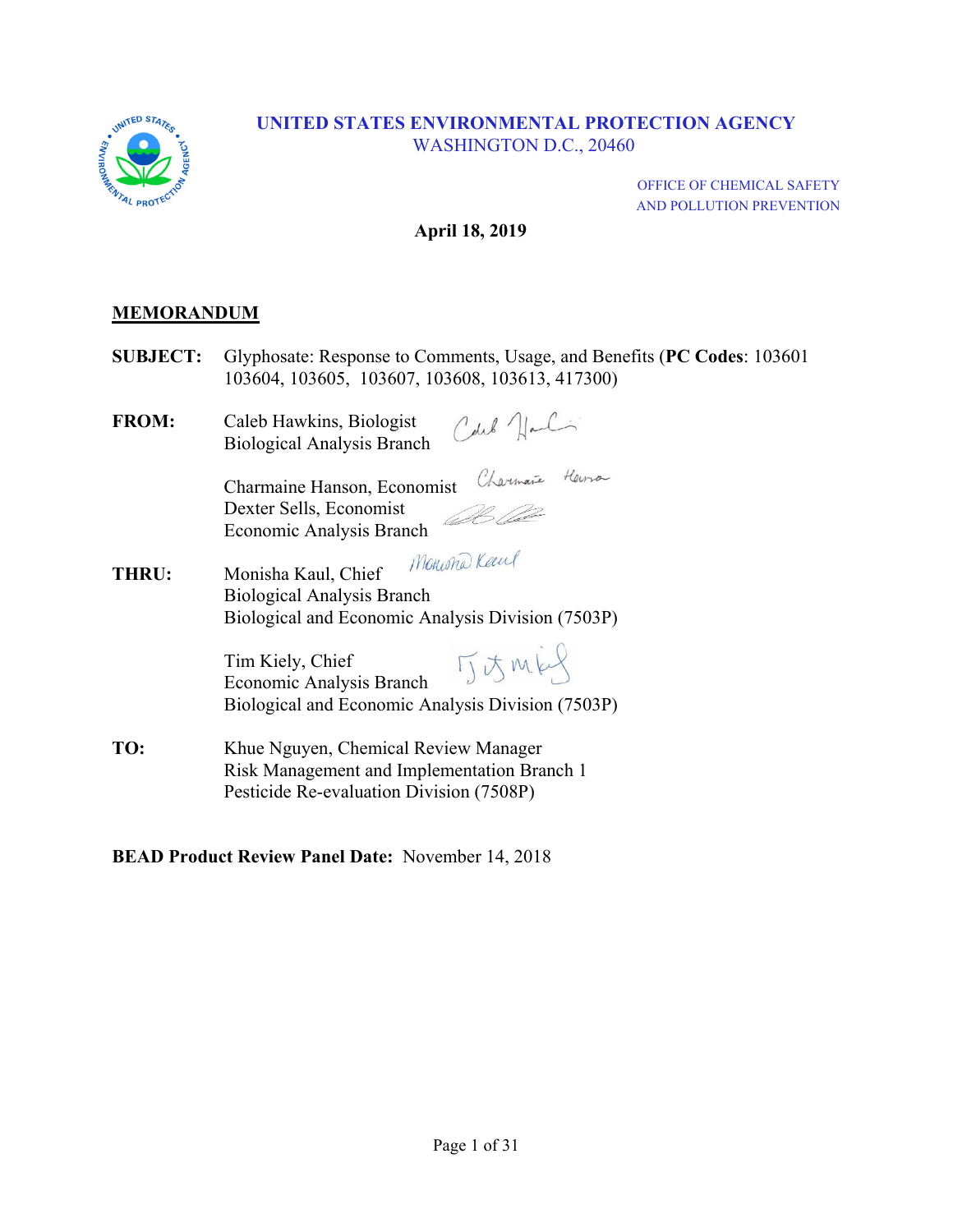#### **SUMMARY**

 residual toxicity to crops or non-target vegetation. Glyphosate is registered for use in agriculture, glyphosate is used on a large majority of acres of these crops. Glyphosate is the most commonly used herbicide in the United States, in terms of area treated. It is a broad-spectrum herbicide that controls broadleaf, sedge, and grass weeds with minimal including horticulture, viticulture, and silviculture, as well as non-agricultural sites including commercial, industrial, and residential areas. On average, eighty-four percent of glyphosate applied in agricultural settings, in terms of pounds, is applied to soybeans, corn, or cotton per year. These three field crops all have glyphosate-resistant varieties that have been widely adopted and

About 280 million pounds of glyphosate are applied to an average of 298 million acres of crop land annually. In addition to providing broad-spectrum control, it is also relatively inexpensive, averaging between \$1 and \$13 per acre across agricultural use sites. Many high value crops (e.g., tree nuts, grapes, vegetables) and large acreage field crops (e.g., soybean, cotton, corn) have a large percentage of acres treated with glyphosate, implying a large majority of growers find it useful. Glyphosate provides good margins of crop safety, particularly for crops that have been engineered to be resistant to over-the-top applications of glyphosate at late-postemergence. Across many use sites, it is simple to use (i.e., it has broad-spectrum of control, minimal reentry intervals and minimum pre-harvest intervals).

In addition to agricultural uses, glyphosate is important for noxious and invasive weed control in aquatic systems, pastures/rangelands, public lands, forestry, and rights-of-way applications. Glyphosate is the leading herbicide used to control invasive species in the United States. Glyphosate is important for rights-of-way sites because it helps protect the stability of the surface and provides an unobstructed view from undesirable vegetation. Rights-of-way applications are critical to maintaining vital infrastructure and safety for transportation, distribution of goods and services (railways and roadways) and utilities (electric and gas). Glyphosate is an effective herbicide for rights-of-way because of its low cost and broad-spectrum. Glyphosate applications help to keep water resources open for navigation and help maintain water quality, habitat restoration, and recreation.

Glyphosate is also in numerous residential products and provides broad-spectrum weed control to users that include homeowners and landscaping operations. Millions of pounds of glyphosate are applied to non-crop sites every year.

 spray release height. The Agency is considering increasing the allowable wind speed for aerial To address potential risks to non-target organisms in areas adjacent to treated areas, the Agency is considering use restrictions for spray drift management. Proposed mitigation includes restrictions on applications during temperature inversions and specification of droplet size, boom length, and applications in conjunction with shorter boom length.

Restrictions due to possible temperature inversions may impact the usability of glyphosate products; however, most spray drift management measures are not expected to substantially reduce the benefit of glyphosate to users.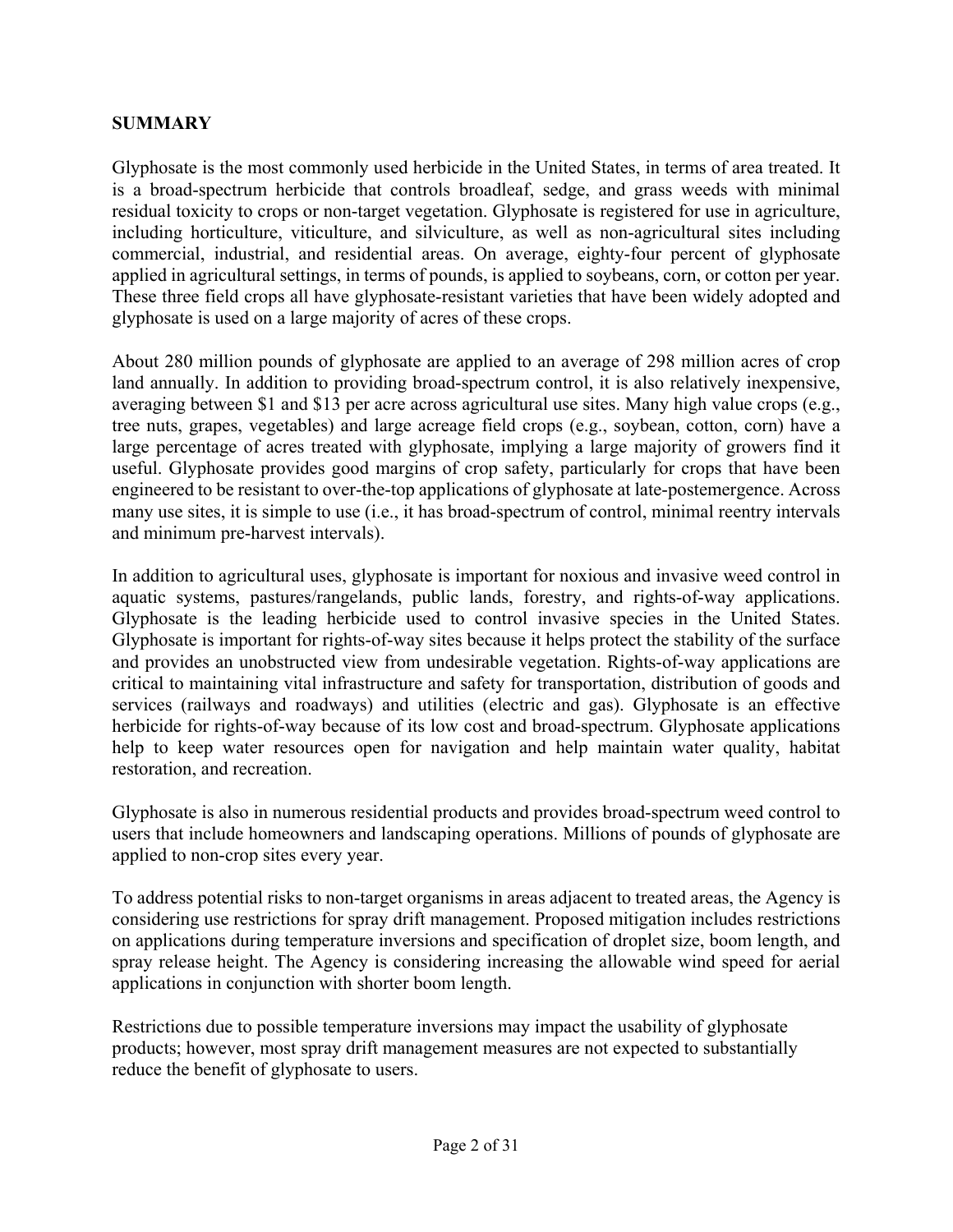While resistance has been widely reported and confirmed in 17 different weed species in the United agricultural settings because it has a broad spectrum, is simple to use, and is often cost-effective. resistant biotypes are present in a field or treatment area, then the benefits of glyphosate could be States (Heap, 2018), glyphosate remains a useful herbicide for users in agricultural and non-However, the benefit of glyphosate to users is contingent upon its effectiveness. If glyphosatereduced for those users.

# **BACKGROUND**

FIFRA Section  $3(g)$  mandates that the Environmental Protection Agency (EPA or the Agency) periodically review the registration of all pesticides to ensure that they do not pose unreasonable adverse effects to human health and the environment. This periodic review is necessary in light of scientific advancements, changes in policy, and changes in use patterns that may alter the conditions underpinning previous registration decisions. In determining whether effects are unreasonable, FIFRA requires that the Environmental Protection Agency consider the risks and benefits of any use of the pesticide.

The Office of Pesticide Programs (OPP) completed risk assessments for glyphosate and found potential risks to birds, mammals, and terrestrial/aquatic plants.

The Agency is considering spray drift management measures to reduce the potential for exposure to non-target organisms. Spray drift management measures include:

- Applicators must not spray during temperature inversions.
- For aerial applications, do not apply when wind speeds exceed 15 mph at the application site. If the wind speed is greater than 10 mph, the boom length must be 65% or less of the wingspan for fixed wing aircraft and 75% or less of the rotor blade diameter for helicopters. Otherwise, the boom length must be 75% or less of the wingspan for fixedwing aircraft and 90% or less of the rotor diameter for helicopters.
- For aerial applications, the release height must be no higher than 10 feet from the top of the crop canopy or ground, unless a greater application height is required for pilot safety.
- For ground boom applications, apply with the release height no more than 4 feet above the ground or crop canopy.
- For ground and aerial applications, select a nozzle and pressure that deliver fine or coarser droplets as indicated in nozzle manufacturers' catalogues and in accordance with American Society of Agricultural & Biological Engineers Standard 572.1 (ASABE S572.1).

This memo describes the benefits of glyphosate in agricultural and non-agricultural use sites and discusses EPA's proposed mitigation measures and their possible impacts on users. The information in this assessment may be used during the risk mitigation process and development of the Proposed Interim Decision (PID) for glyphosate. This memo also summarizes public comments received by EPA after the draft human health and ecological risk assessments were published.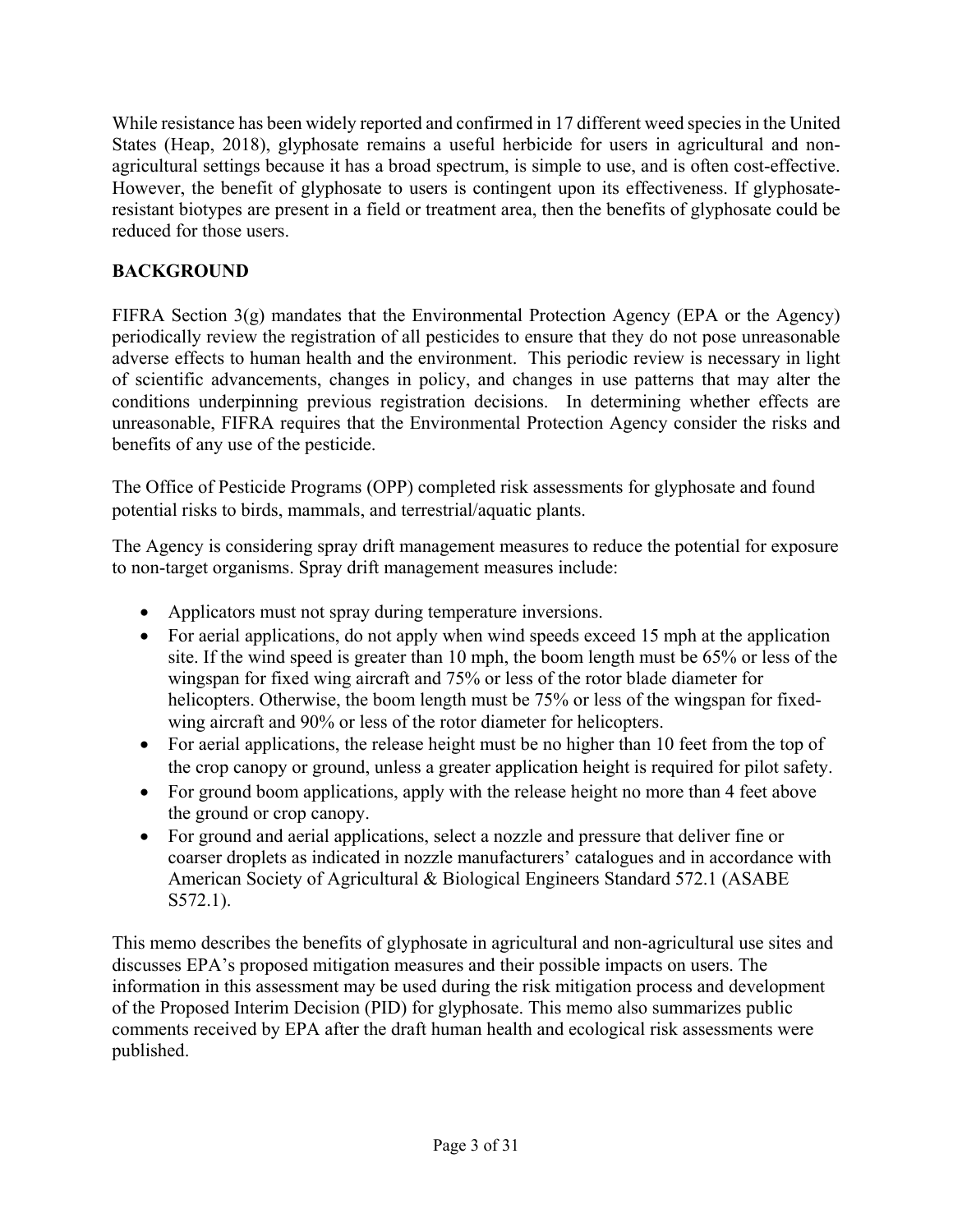#### **METHODOLOGY**

The benefits of the use of a pesticide are typically measured in comparison to the next best available pest control option in terms of improved outcomes, such as yield or quality, or in decreased pest control costs, where costs are considered broadly to include not just monetary costs but also factors such as managerial effort and complexity. Given the wide range of use sites for which glyphosate is registered and the low risks of concern, this assessment is qualitative in nature. Rather than focus on specific crops and target weeds, this assessment identifies benefits to glyphosate users for several broad groups of crops and use sites.

BEAD considered the following sources of information to analyze glyphosate's benefits:

- Pesticide market research data (MRD) which provides pesticide usage information, including application rates, number of applications, and percentage of the crop treated for about 60 surveyed crops.
- Kline and Company market research data which provide pesticide usage information for many non-agricultural uses, including the residential consumer market, as well as pasture and rangeland.
- Florida Fish and Wildlife Conservation Commission which provides information on the aquatic use of glyphosate.
- U.S. Forest Service (USFS) data which provides information on invasive weed control.
- Comments from stakeholders following publication of the glyphosate draft human health and ecological risk assessments.
- Extension literature.
- Papers from the open scientific literature.

BEAD analysts first consulted agricultural pesticide usage data to identify important uses that may be associated with potential risks (i.e., those accounting for the most acres treated and/or amount of glyphosate used). These sites are arranged by groups which have similar production and weed control practices. The groups are:

- Field crops, including:
	- o Genetically modified glyphosate-resistant (GR) field crops (corn, soybeans, cotton, canola, sugar beets, and alfalfa)
	- o Non-glyphosate-resistant varieties of these crops and other field crops (e.g., wheat, dry beans and peas, peanuts, sunflowers)
- Orchards and vineyards (e.g., fruit and nut trees, citrus, grapes)
- Vegetables and other crops (e.g., melons, berries, fruiting vegetables, onions, asparagus)
- Pasture and rangeland
- Non-agricultural uses (e.g., rights of way, turf, aquatic sites, etc.)

For each use group, information from the relevant sources listed was used to develop a qualitative assessment of the role of glyphosate in weed management and identify the advantages glyphosate provides the user.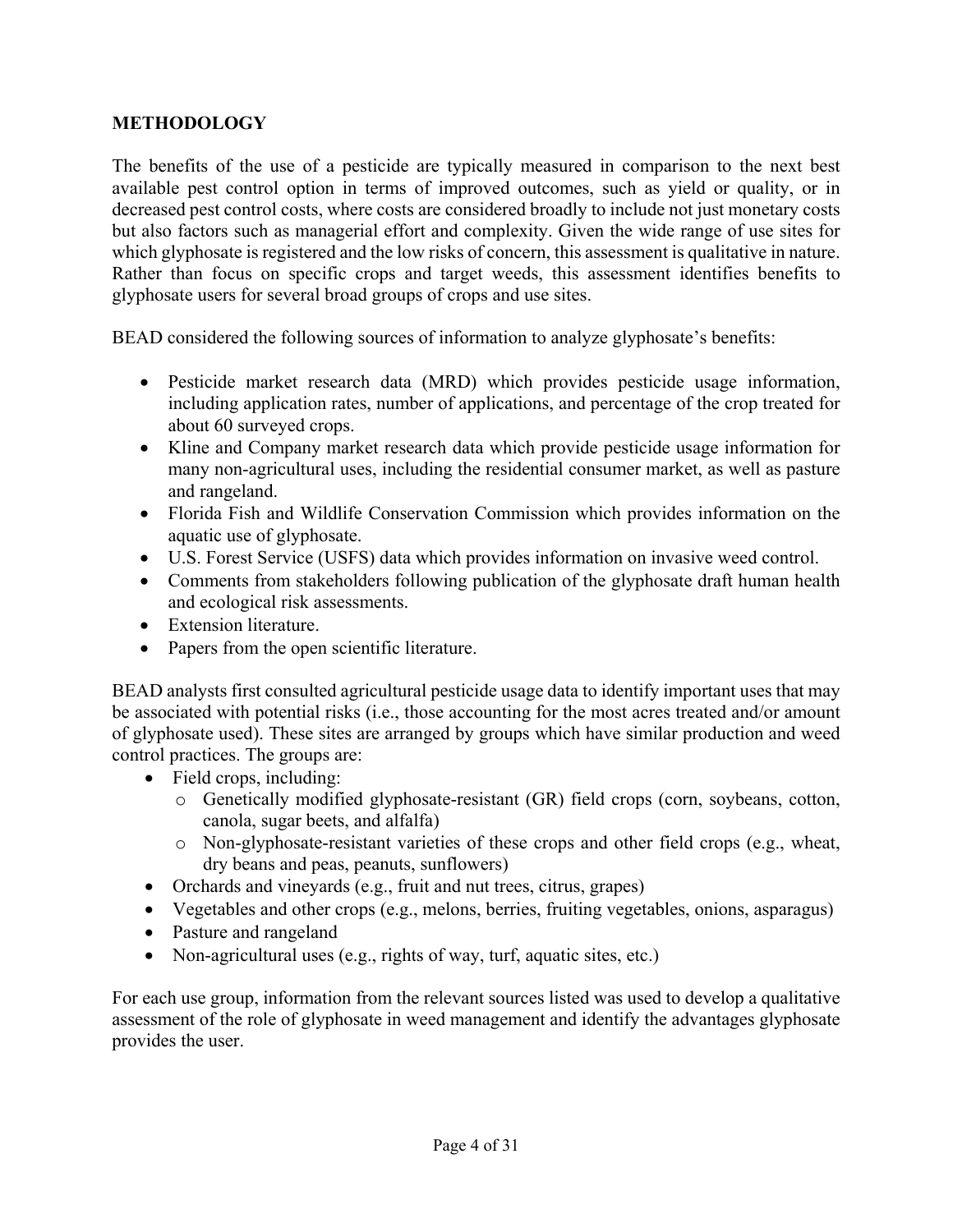The next section summarizes relevant comments received, most of which describe various benefits of glyphosate. These comments provide a basis for further discussion in the subsequent sections of this document.

# **PUBLIC COMMENTS**

Thousands of comments were received from various individuals, growers, businesses, commodity groups and other stakeholders. Comment summaries and BEAD's responses to benefits and use comments are grouped according to general benefits (that apply to nearly all glyphosate uses) and according to the broad categories of glyphosate's uses: field crops (genetically-engineered to be glyphosate-resistant [GR] and non-GR field crops), other agricultural uses, i.e., vegetables and tree crops and vines, non-agricultural uses (forestry, rightsof-way, etc.,) and residential/homeowner uses.

The substantive comments of relevance to this assessment and addressed subsequently in this memo are denoted below by use of the four-digit number that was assigned to the individual submission. For instance, the comment EPA-HQ-OPP-2009-0361-1001 is identified by the last four digits (-1001) and is associated with an individual comment submission. All received comments can be found in the docket.

Commenters by Affiliation:

- a) Academic/Extension: Weed Science Society of America (-2185), LSU Ag Center (-1655).
- b) Commodity Groups/ Trade Organizations:
	- i. General Organizations: Agribusiness Association of Iowa (-1465), Hawaii Crop Improvement Association (-2196), Western Processors Association (-2198), South Dakota Agribusiness Association (-1625), California Women for Agriculture (-1012), Minnesota AgriGrowth Council (-1671), Agricultural Retailers Association (-1874), Northeast Agribusiness and Feed Alliance (-1879), National Council of Farmer Cooperatives (-2003), Kansas Agribusiness Retailers Association (-1616), Western Growers (-2128), Washington Friends of Farms & Forests (-1002),
	- ii. Alfalfa/Forage: Nebraska Alfalfa Marketing Association (-1222), National Alfalfa and Farm Alliance (-1633), Midwest Forage Association (-1635),
	- iii. Grains: North Dakota Grain Growers Association (-1674), Idaho Grain Producers Association (-1819), Virginia Grain Growers Association (-1672), National Association of Wheat Growers (-2129), Virginia Grain Producers Association (- 1672),
	- iv. Corn: Illinois Corn Growers Association (-1642), Iowa Corn Growers Association (-1630), National Corn Growers Association (-2009), South Dakota Corn Growers Association (-1802), Wisconsin Corn Growers Association (- 2095), Indiana Corn Growers Association (-2186),
	- v. Cotton: Plains Cotton Growers, Inc. (-0475), Georgia Cotton Commission (- 1001), California Cotton Ginners & Growers Association (-2197), National Cotton Council (-1627),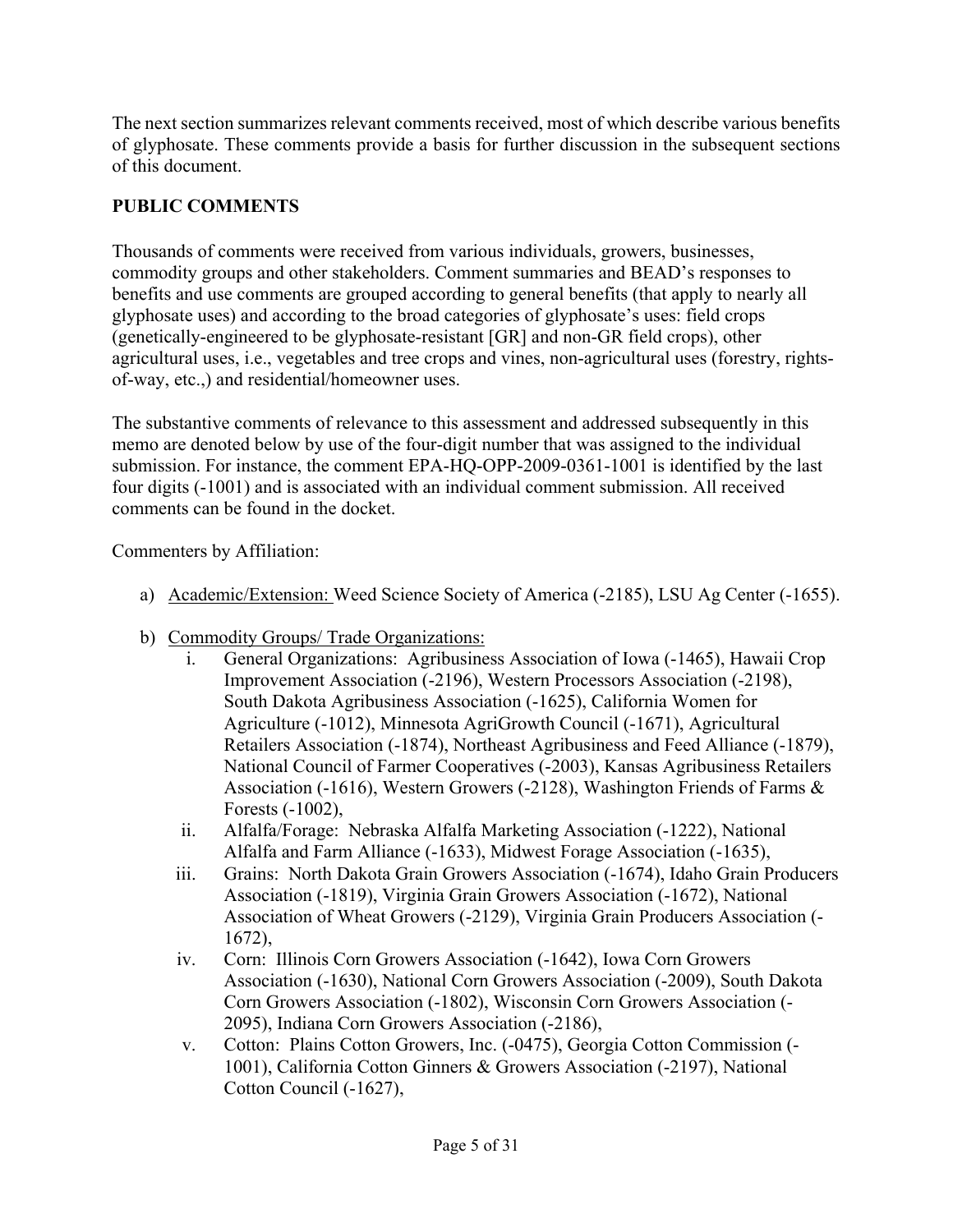- vi. Soybean: Minnesota Soybean Growers Association (-1006), American Soybean Association (-0943), Kentucky Soybean Association (-1606), Iowa Soybean Association (-1662), Ohio Soybean Association (-1604), North Dakota Soybean Growers Association (-0951),
- vii. Sugar: Western Sugar Cooperative (-0944), American Crystal Sugar Company (- 2164), Beet Sugar Development Foundation (-0957), American Sugarbeet Growers Association (-1016), Amalgamated Sugar Company (-1667),
- viii. Specialty Crops: Malheur County Onion Growers Association (-2163), Almond Alliance of California (-1875), Northwest Horticultural Council (-1670),
- c) Non-profit organizations: Center for Food Safety (-2209)
- d) Federal, State or Local Government: Nebraska Department of Agriculture (-2008), Texas Department of Agriculture (-2002, -2018), USDA-Office of Pest Management Policy (- 1618)
- e) Agricultural Businesses: Hemdale Farms, Inc. (-1010), Mount Vineyards (-0945), Tri County Ag, LLC (-0957), Agrineed Inc. (-1663),
- f) Pesticide Registrants: Monsanto Company (-1610, -1638)
- g) Farm Bureaus: Illinois Farm Bureau (-1018), American Farm Bureau Federation (-1668), Delaware Farm Bureau (-1669), Kansas Farm Bureau (-1007), Hawaii Farm Bureau (- 1872), Arizona Farm Bureau Federation (-1870), Pennsylvania Farm Bureau (-2098), Illinois Farm Bureau (-1605), Idaho Farm Bureau Federation (-1624), Missouri Farm Bureau Federation (-1643), Washington Farm Bureau (-1614), New York Farm Bureau (- 2191), Oregon Farm Bureau Federation (-2103)

## *Summary of Comments on the General Benefits and Use of Glyphosate:*

The Agency received comments from a broad range of stakeholders that attested to the general benefits of glyphosate's agricultural and non-agricultural uses. The majority of these comments contained information on the diverse benefits of the use of glyphosate which, according to stakeholders, include: environmental benefits due to glyphosate's role in no-till farming and conservation tillage and reduced carbon emissions, cost-effective and broad spectrum weed control, reduction in management time and farm inputs such as labor and fuel, simplification of weed control programs, better weed control resulting in higher yields, use of fewer and less toxic herbicides, and more flexibility in timing of application.

## *EPA's Response:*

The EPA appreciates the many comments from stakeholders that describe glyphosate's benefits for agricultural and non-agricultural uses. The Agency agrees that glyphosate has the one of the largest pest spectrums of all herbicides and is registered on more use sites than any other herbicide. This is one reason that glyphosate is the preferred option to other herbicides and weed control methods. The Agency also recognizes the crop safety that glyphosate provides. The Agency has not carried out assessments of herbicides replaced by glyphosate but agrees that it is likely that the use of glyphosate results in the replacement of other herbicides and reduces grower inputs.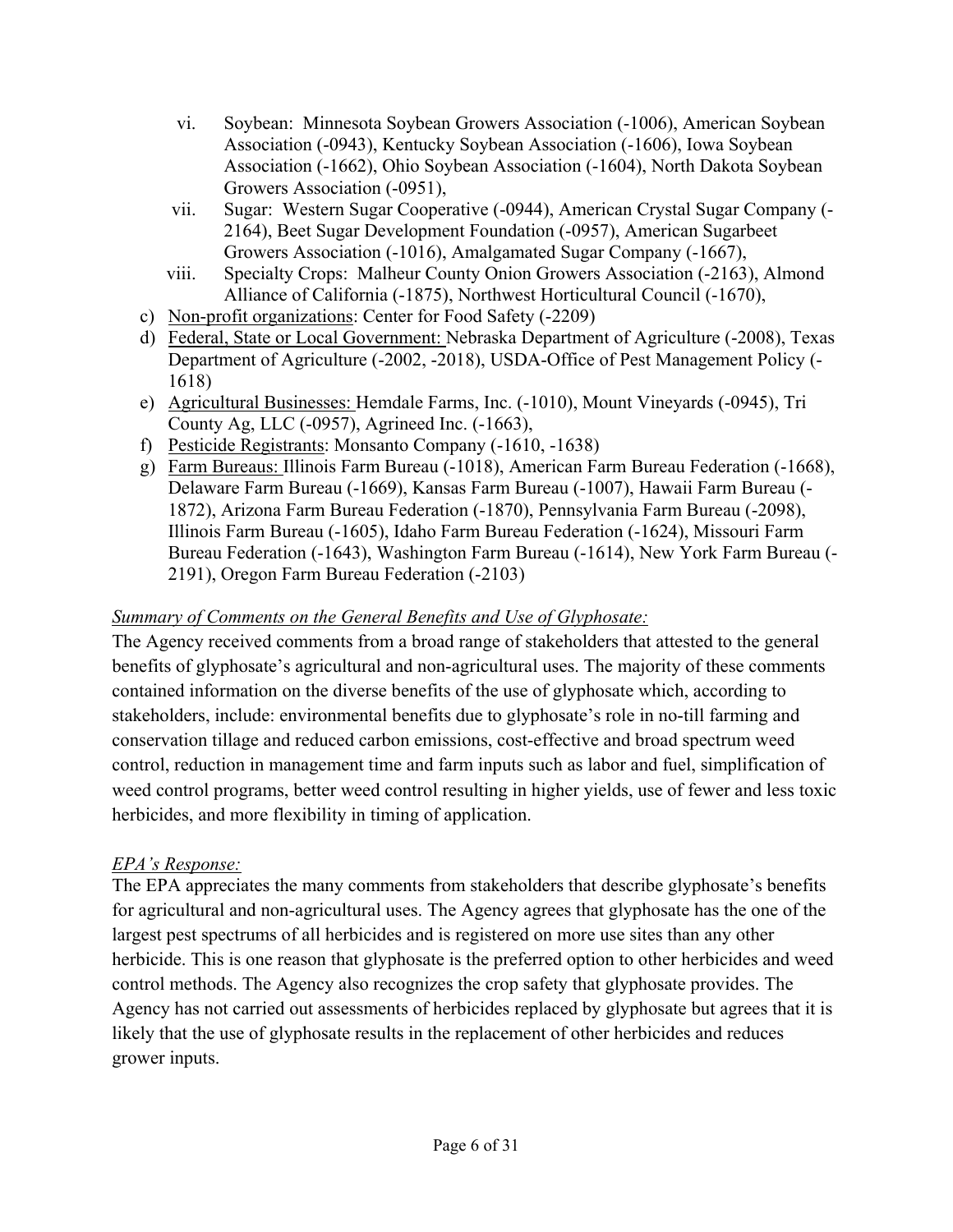# *Summary of Comments on the Benefits and Use of Glyphosate on Glyphosate-Resistant Field Crops*

Many commenters provided input concerning the benefits of glyphosate for weed control in glyphosate-resistant (GR) field crops. There are varieties of corn, sweet corn, soybeans, cotton, sugar beets, canola and alfalfa that are resistant to glyphosate. GR varieties comprise large majorities of the acres of field corn, soybeans, cotton and sugar beets produced in the United States. An important advantage of growing GR crops is that glyphosate can be applied directly over the crop canopy without injuring the crop. Commenters also provided information related to GR alfalfa and canola.

The benefits of glyphosate in GR crops cited by commenters include:

- Simplifying weed control:
	- o Glyphosate is non-selective. It controls a wide range of broadleaf weeds and grasses.
	- o It allows flexibility in timing of weed control. In GR crops, because it can be applied over the canopy, glyphosate can be used at almost any time during the growing season.
	- o Glyphosate reduces or eliminates the need for other weed control methods, including other herbicides, many of which pose more risk to humans or the environment.
- It is cost-effective and efficient. Glyphosate can reduce the need for other weed control measures. It can also reduce the number of tractor trips across a field needed for weed control which reduces fuel consumption and labor.
- Facilitating no-till or conservation tillage production of GR crops which reduces or eliminates reliance on tillage for weed control. This results in conserving soil moisture and maintaining soil "health" by reducing soil compaction from tractor trips over the field. Notill and conservation tillage crop production also reduces soil erosion from wind and water and conserves soil moisture.
- In addition to the general benefits to GR crops cited above, comments from sugar beet producers, processors, and related stakeholders indicated that there are specific advantages of glyphosate use on GR sugar beets:
	- o Sugar beet growers grow glyphosate-resistant varieties exclusively; it is not possible to produce sugar beets without glyphosate.
	- $\circ$  Prior to the availability of GR sugar beets, growers typically used a weed control program that combed 13 different herbicides. This weed control system required precise timing of applications, specialized equipment, multiple cultivations, and expensive hand labor.
	- o Since the introduction of GR sugar beets in 2008, yields have increased by 30 percent.

# *EPA's Response*:

The Agency appreciates the information provided and agrees that the comments received on this topic point to important benefits of glyphosate and the reasons that its use is often preferred to other weed control practices in GR crops. The Agency cannot confirm any comments related to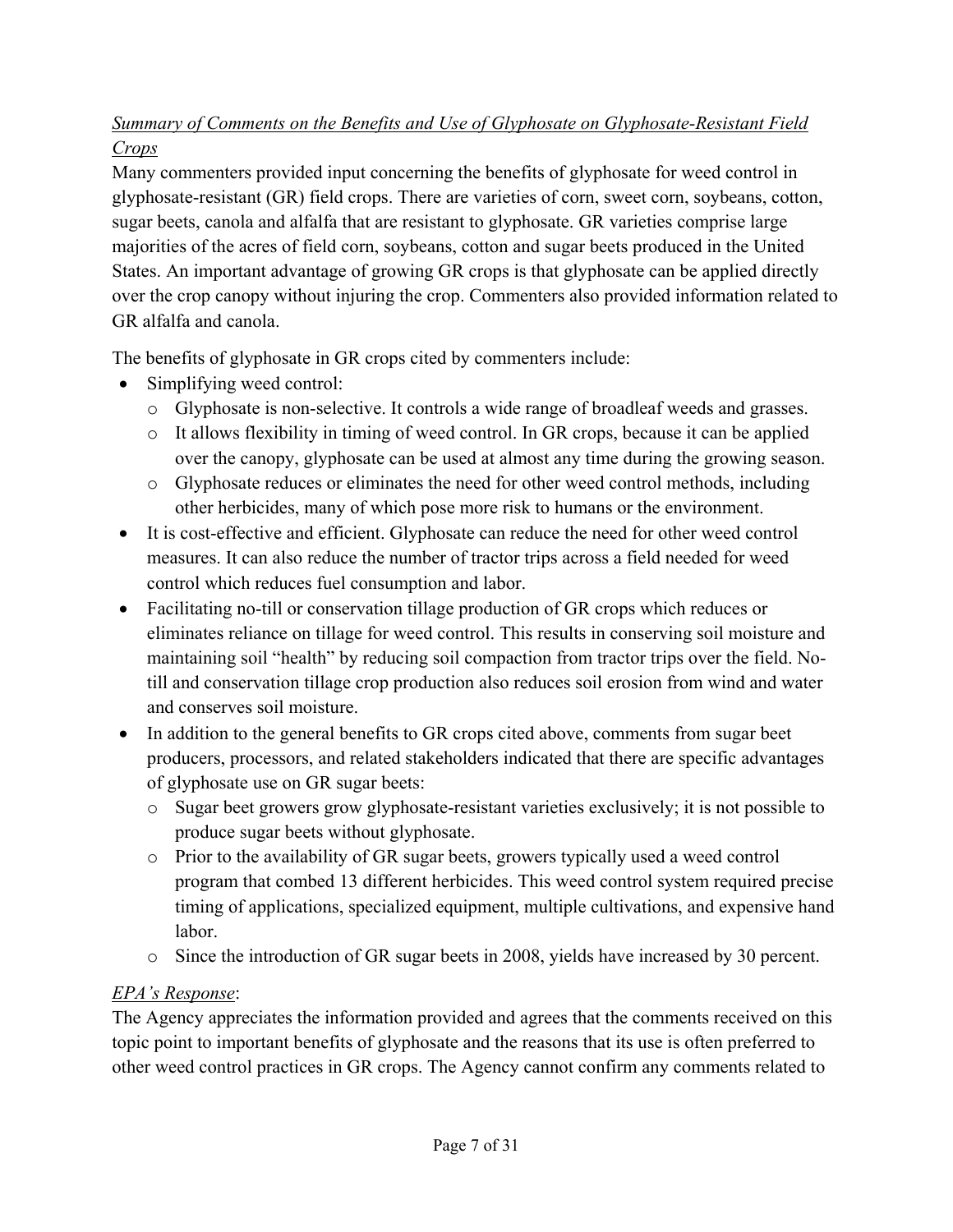quantitative benefits (e.g., yield increases) because quantitative analyses were not conducted by the Agency.

When used on crops genetically-engineered to be glyphosate-resistant, glyphosate is particularly important. Its broad spectrum of weed control (broadleaf weeds and grasses) is likely to reduce farm inputs by reducing the number of herbicides and the number of trips over the field for weed control or tillage. This, in turn, is likely to result in lower labor and fuel costs compared to other weed control systems. Moreover, the Agency agrees that there are benefits in weed control efficiency and to the environment when no-till or conservation tillage, which are facilitated by glyphosate, are part of the production systems in GR field crops. The environmental benefits of no-till or conservation tillage compared to conventional tillage include reduced potential for soil erosion and preservation of soil moisture. Gains in weed management cost and efficiency compared to conventional weed management are realized through reduced trips over the field and savings on fuel and labor.

Although the Agency agrees that the use of glyphosate on GR crops provides benefits to growers, widespread use of and over-dependence on glyphosate for weed control has led to major weed resistance problems, particularly in GR crops. Widespread weed resistance has reduced some of the benefit of glyphosate use in GR crops which detracts from the simplicity of using glyphosate alone for weed control. Resistance has increased reliance on more diverse methods of weed control. In some cases, this includes tillage. It may also include reliance on herbicides other than glyphosate, including the use of pre-emergence herbicides and adding herbicides with a different mechanism of action to tank mixes with glyphosate.

# *Summary of Comments on Herbicide Resistance*

In addition to comments on usage and benefits, there were also comments indicating that widespread use of glyphosate has resulted in increases in weed resistance, particularly in GR crops. Commenters noted that there are 17 weed species in 38 states with documented resistance to glyphosate. Commenters also noted the widespread adoption of GR plants has contributed to the evolution of herbicide resistance. Other stakeholders mentioned that glyphosate is still effective on weeds that are resistant to other herbicides, such as acetolactate synthase inhibitors (ALS herbicides). Other commenters indicated that herbicide-resistant crop technology has led to a major increase in herbicide use in the United States.

# *EPA Response*:

The Agency published two Pesticide Registration Notices (PRNs) which address pest resistance management. PRN 2017-1 (<https://www.epa.gov/pesticide-registration/prn-2017-1-guidance>pesticide-registrants-pesticide-resistance-management) promotes mechanism of action labeling by pesticide registrants. PRN 2017-2 [\(https://www.epa.gov/pesticide-registration/prn-2017-2-](https://www.epa.gov/pesticide-registration/prn-2017-2)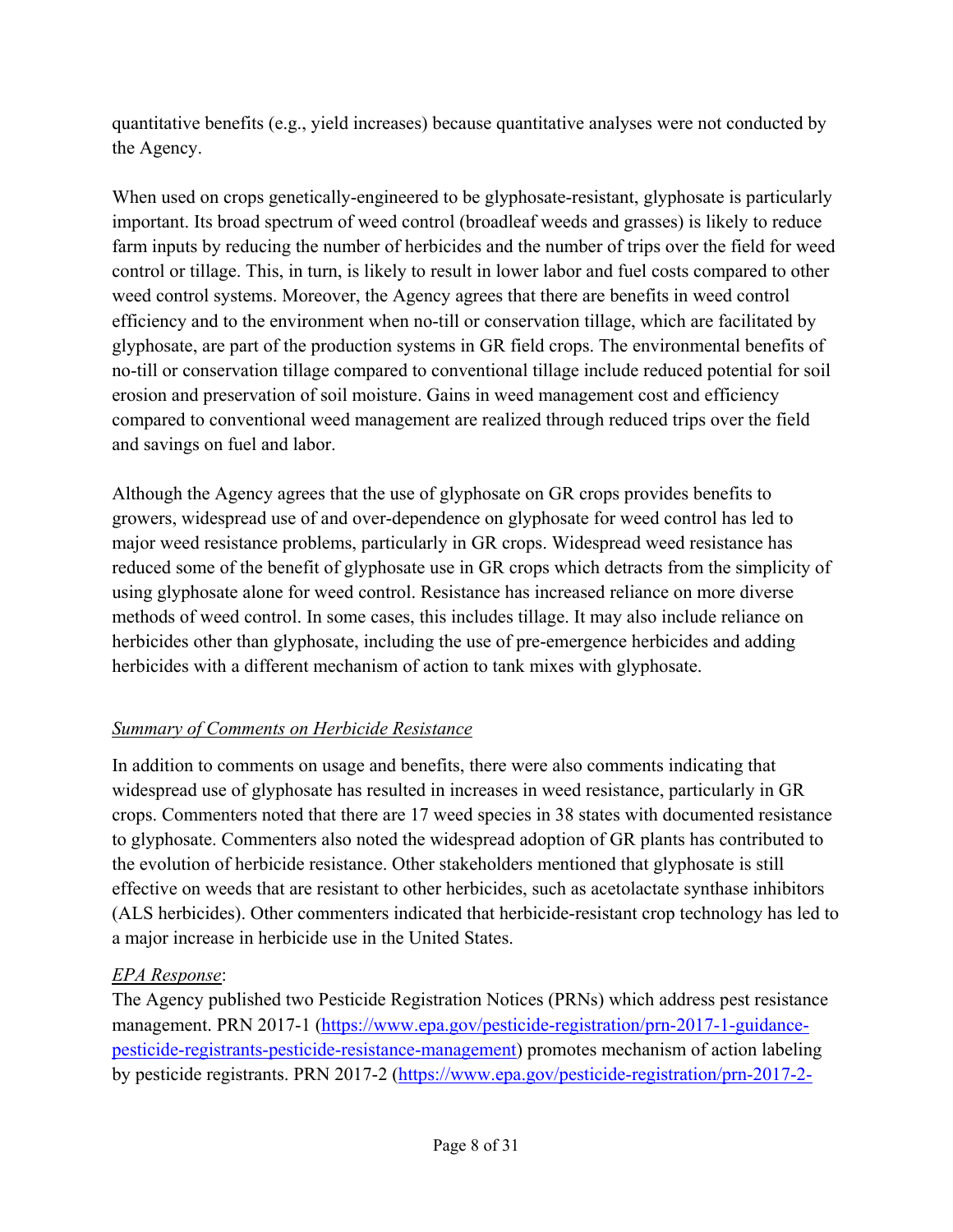guidance-herbicide-resistance-management-labeling-education) provides specific guidance for managing herbicide resistance.

Whenever an herbicide is used there is a potential for that use to contribute to the evolution of herbicide resistance, particularly if a weed species or population is subjected to repeat sublethal doses. This may occur in genetically-engineered crops, conventional crops, or non-crop situations. Genetically-engineered crops can be a solution to resistance or exacerbate resistance depending on herbicide use and stewardship within those crops. In the case of glyphosateresistant crops, over reliance on glyphosate used alone has made glyphosate resistance the worst herbicide resistance problem (Heap, 2014). Glyphosate remains a valuable tool because it is still effective on many populations of weeds including species that have shown resistance to other herbicides. To facilitate management of herbicide resistance, EPA encourages tank-mixing herbicides, promotes diversity in weed control practices, rotating different mechanisms of action, crop rotation, and encourages integrated pest management (IPM) programs. To facilitate adoption of resistance management, the Agency has for several years worked closely with stakeholder groups to promote good resistance management practices. To maintain some of the most important benefits of glyphosate, growers must use the herbicide responsibly as part of an integrated weed control strategy and be proactive in employing good resistance management practices.

In regards to herbicide resistance occurring through pollen mediated gene flow from resistant crops to weedy relatives, the United States Department of Agriculture's Animal and Plant Health Inspection Service (USDA-APHIS) evaluates this risk in addition to regulating the planting, importation, or transportation of genetically engineered plants pursuant to its authority under the Plant Protection Act (PPA). By regulation, APHIS classifies most GM plants as plant pests or potential plant pests and as "regulated articles." Under the PPA, a regulated article must receive prior approval from APHIS before it is introduced for commercial production by farmers.

# *Summary of Comments on the Benefits and Use of Glyphosate on Conventional Field Crops*

The Agency received many comments related to the benefits of glyphosate on conventional (i.e., non-GR) field crops. The crops mentioned in this group of comments included small grains, sugarcane, sorghum, alfalfa seed production, and others.

Commenters indicated that glyphosate use in conventional field crops provides some of the same benefits identified above that are not specifically related to GR crops, i.e., where non-selective herbicides can be used without injuring the target crop. These benefits include safe and costeffective broad-spectrum weed control, facilitating weed control in conservation tillage production systems, and flexibility in application timing where a non-selective herbicide can be used.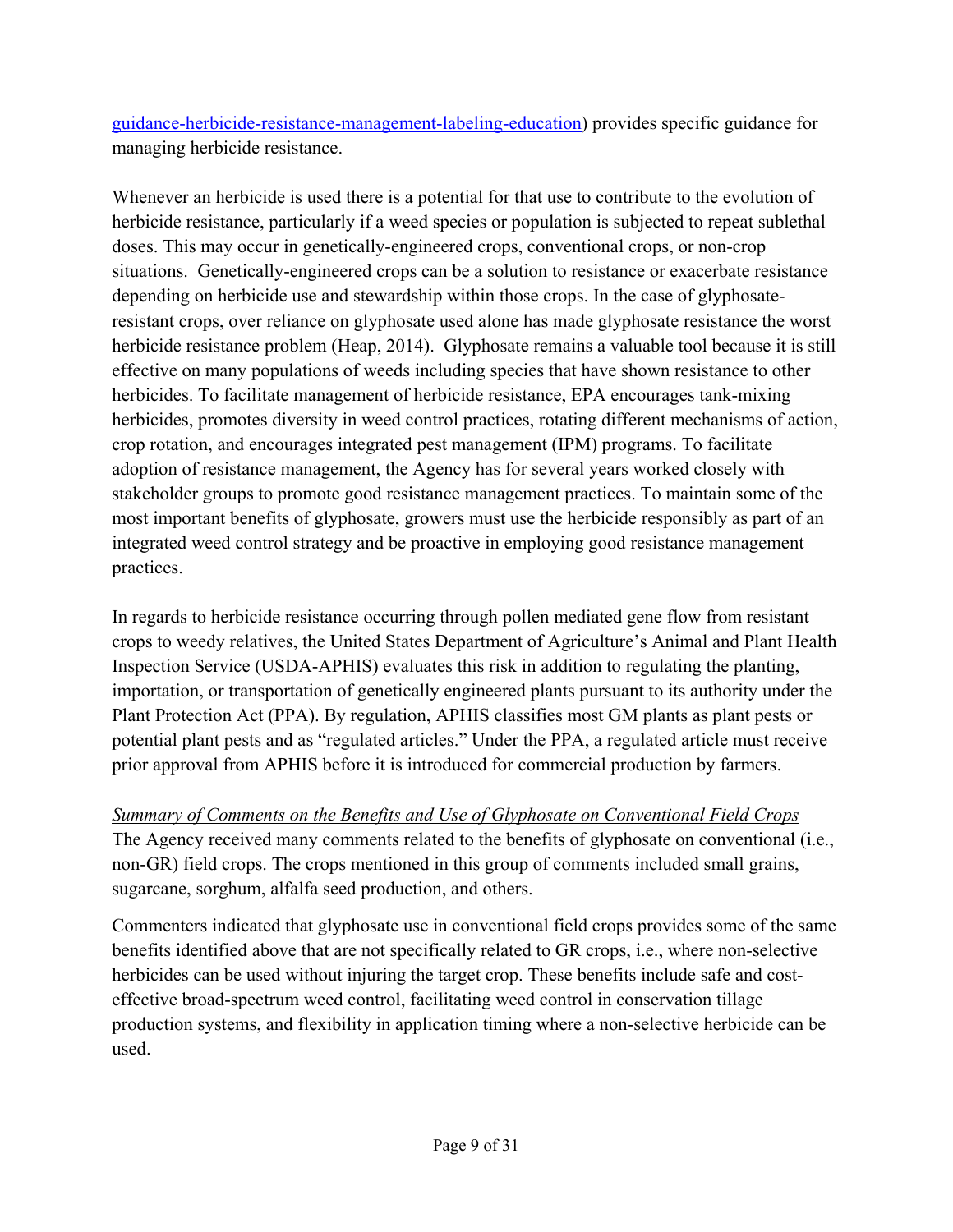Some of the specific circumstances where glyphosate is used in non-GR field crops include burndown and pre-harvest applications for small grains and other conventional field crops. It can also be used to manage cover crops and fallow ground. It has benefits in sugarcane production where it is used as ripening agent and prior to planting in a fallow period.

# *EPA's Response:*

The Agency appreciates the information submitted and agrees that glyphosate provides benefits in non-GR crops as indicated in the comments. Most of the benefits conveyed to growers of non-GR field crops relate to glyphosate's versatility and flexibility. Glyphosate is registered for nearly all field crops and can be used in most circumstances where non-selective weed control is needed. As with its use in GR crops, to maintain its benefits in conventional field crops, glyphosate should be used as part of a diversified weed control system that includes proactive resistance management practices.

# *Summary of Comments on the Benefits and Use of Glyphosate on Vegetable Crops*

Commenters indicated that glyphosate use in vegetable crop production provides some of the same benefits to growers identified above that are not specifically related to GR crops. It is important where non-selective herbicides can be used without injuring the target crop. These benefits include safe and cost-effective broad-spectrum weed control and flexibility in application timing where a non-selective herbicide can be used. Glyphosate use on vegetables is common for weed burn-down before seeds or transplants go into the soil. It is also used around perimeters of vegetable fields.

Some of the specific circumstances where glyphosate is used in vegetable production include burn-down applications and managing cover crops and fallow ground.

# *EPA's Response:*

The Agency appreciates the information submitted and agrees that glyphosate provides benefits to vegetable crop producers. Most of the benefits conveyed to vegetable growers relate to glyphosate's versatility and flexibility. Glyphosate is registered for nearly all vegetable crops and can be used in most circumstances where non-selective weed control is needed, including preplant burn-down and weed control around field perimeters. As with its other use categories, to maintain its benefits to vegetable crop growers, glyphosate should be used as part of a diversified weed control system that includes proactive resistance management practices.

# *Summary of Comments on Benefits and Use of Glyphosate on Tree and Vine Crops*

Commenters indicated that glyphosate use in tree and vine crop production provides some of the same benefits to growers identified above that are not specifically related to GR crops. In these crops its primary use is for weed control on orchard and vineyard floors. It is important where non-selective herbicides can be used without injuring the target crop. These benefits include safe and cost-effective broad-spectrum weed control and flexibility in application timing where a non-selective herbicide can be used.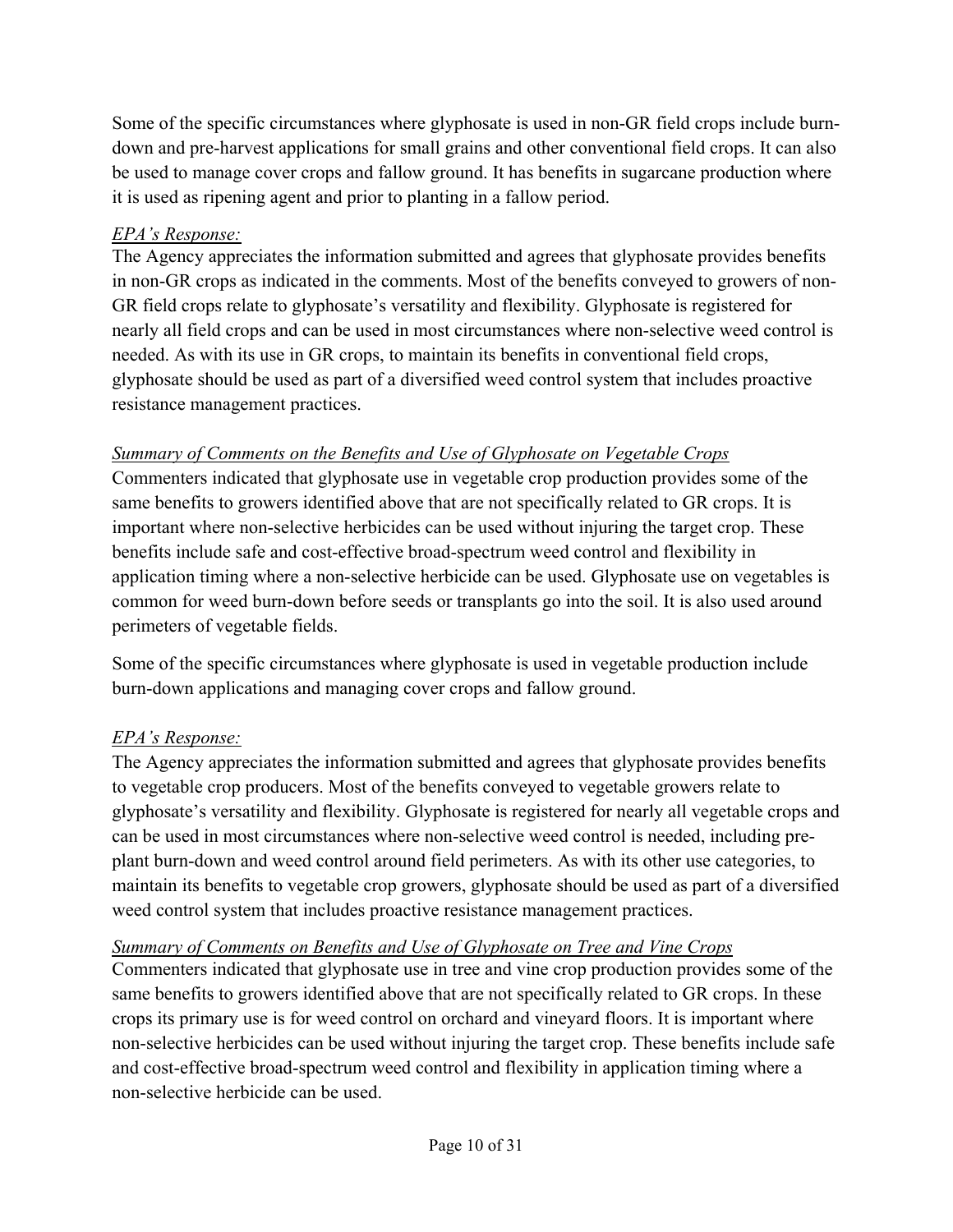Some of the specific comments received concerned glyphosate's use and benefits to growers of apples, pears and cherries in the Pacific Northwest. Information was also submitted concerning glyphosate use and benefits in almond production. There were also comments on the benefits of glyphosate to producers of wine grapes, including the importance of using dome sprayers to reduce drift.

## *EPA's Response:*

The Agency appreciates the information submitted and agrees that glyphosate provides benefits to producers of orchard and vine crops. Most of the benefits conveyed to these growers relate to glyphosate's versatility and flexibility. Glyphosate is registered for nearly all orchard and vine crops and can be used in most circumstances where non-selective weed control is needed. As with its other use categories, to maintain its benefits to orchard and vine crop growers, glyphosate should be used as part of a diversified weed control system that includes proactive resistance management practices.

## *Summary of Comments Regarding the Usage*

A number of private citizens expressed concerns that EPA did not adequately assess the large volume of glyphosate use and the large number of use sites as part of registration review. Some commenters, such as Center for Food Safety (CFS), requested that EPA update or adjust usage reports to more accurately depict the scale and trends of agricultural glyphosate usage and overall herbicide usage in the United States*.* 

# *EPA's Response:*

The Agency appreciates these comment regarding usage data. EPA agrees that the overall use of herbicides, in terms of pounds applied, has increased from 2005 to 2016. At various points in registration review, EPA has provided estimates of agricultural usage and non-agricultural for glyphosate. In this assessment, EPA provides an updated summary of glyphosate agricultural usage based on the available agricultural survey data (MRD 2012-2016) at the appropriate geographic and statistically significant scale. EPA also provides an estimates of non-agricultural use data from various sources. The following use reports were previously published in the glyphosate registration review docket: the 2008 *Screening Level Estimates of Agricultural Uses of the Case Glyphosate* and the 2015 *Updated Screening Level Usage Analysis (SLUA) Report for Glyphosate Case PC #s (103601, 103604, 103607, 103608, 103613, 417300)*.

## *Summary of Comments on Benefits and Use of Glyphosate in Non-Agricultural Scenarios (Forestry, Rights-of-way, Aquatic Uses, etc.)*

The Agency received comments from many stakeholders concerning the use and importance of glyphosate in non-agricultural scenarios. Commenters indicated that glyphosate provides some of the same benefits in non-agricultural scenarios that are identified above. It is important where non-selective herbicides can be used and provides flexibility and safe and cost-effective broadspectrum weed control.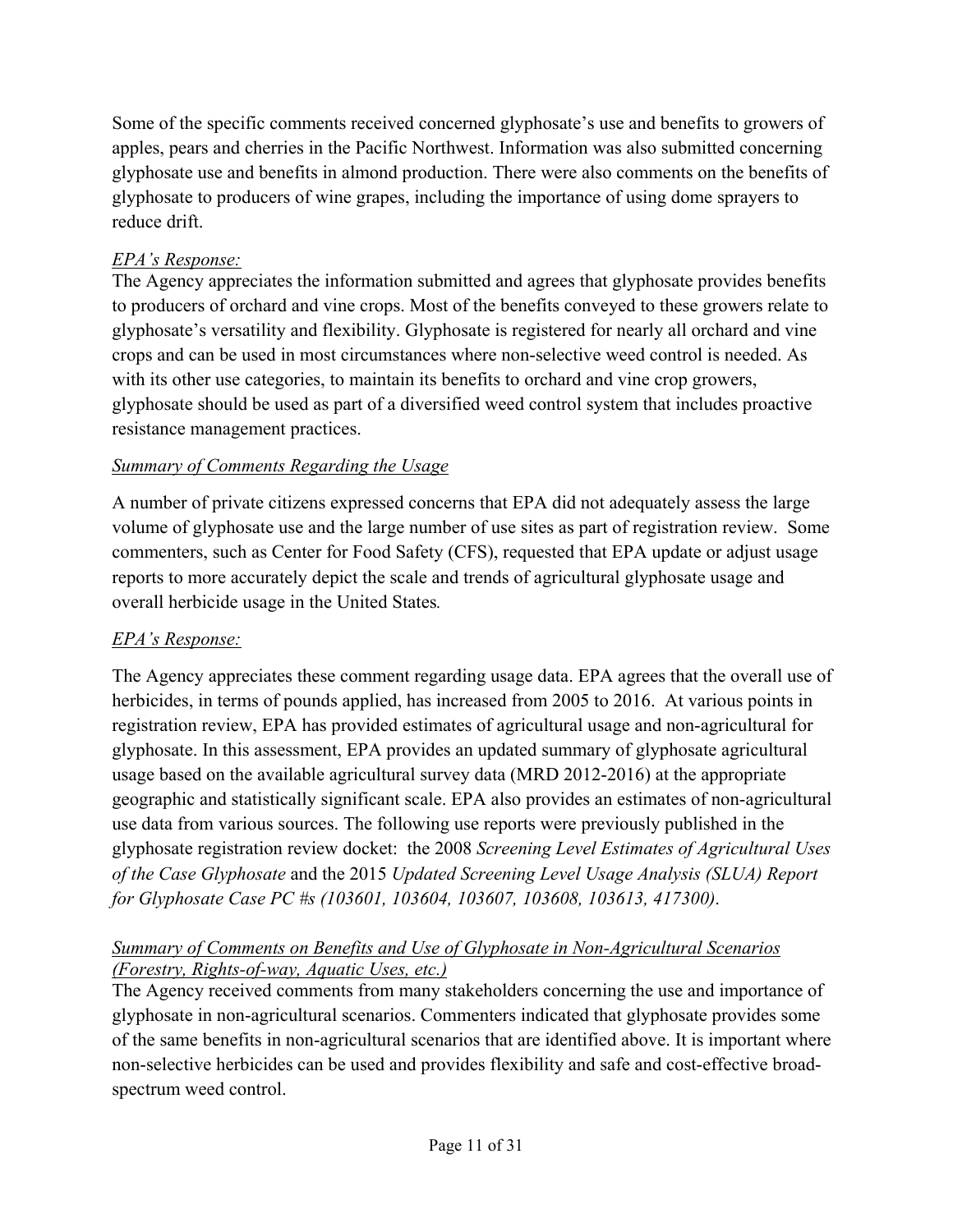Comments indicated that glyphosate is an important and effective herbicide in a variety of nonagricultural situations. It is useful in vegetation management along roadsides and helps makes roads safer (e.g., by improving visibility for drivers). It is also useful in weed control in parks and other public spaces such as school yards, city landscapes and nature trails. It is used to manage turf in commercial areas and golf courses. It is used widely in forest management, particularly for reforestation and to control invasive species. Glyphosate is important to landscape contractors, lawncare specialists, and to nursery and greenhouse managers. Glyphosate is also commonly used for weed control in aquatic systems where it is effective against emerged and floating weeds.

The U.S. Department of Agriculture (USDA) provided information from the U.S. Forest Service (USFS) on situations when relatively high rates of glyphosate are needed for weed control in specific non-crop scenarios. For instance, the Southern USFS region uses glyphosate at rates from 0.2 pounds acid equivalent (lbs. a.e.) per acre to 7.5 lbs. a.e. per acre. The higher end of the rate range is used on "rare" occasions. The scenarios where glyphosate is used at higher rates by the USFS in the Southern region include forest site preparation, invasive plant treatment in forests, administrative sites, rights-of-way, forest nurseries, and creation of wildlife openings (areas cleared of forest canopy and managed as wildlife feeding areas). For the Intermountain and Northern USFS regions, high rates of glyphosate are used for wipe-on, stem wick, cut stem pour application to apply glyphosate selectively and effectively. For the Pacific region, USDA provided information from the Forest Service Activity Tracking System (FACTS) from 1998- 2016 showing that the average application rate of glyphosate used for site preparation or conifer release is 2.4 lbs. a.e. per acre.

## *EPA's response*:

The Agency thanks USDA and other stakeholders for the information submitted concerning the use of glyphosate in a variety of non-agricultural scenarios. The Agency is aware of the broad range of non-agricultural use sites on which glyphosate can be used. The Agency is particularly appreciative of the USDA/USFS information concerning situations where relatively high application rates are needed. This information suggests that relatively high application rates of glyphosate are needed for some forestry and aquatic scenarios and that the application method of many of these high rate applications (e.g., 8 lbs. ae per acre) does not reflect a rate that is applied to an entire acre in some situations.

#### *Comments on Residential Uses*

Comments indicated that glyphosate is cost-effective and efficacious. Comments also indicated that residential herbicide products are limited.

## *EPA's Response:*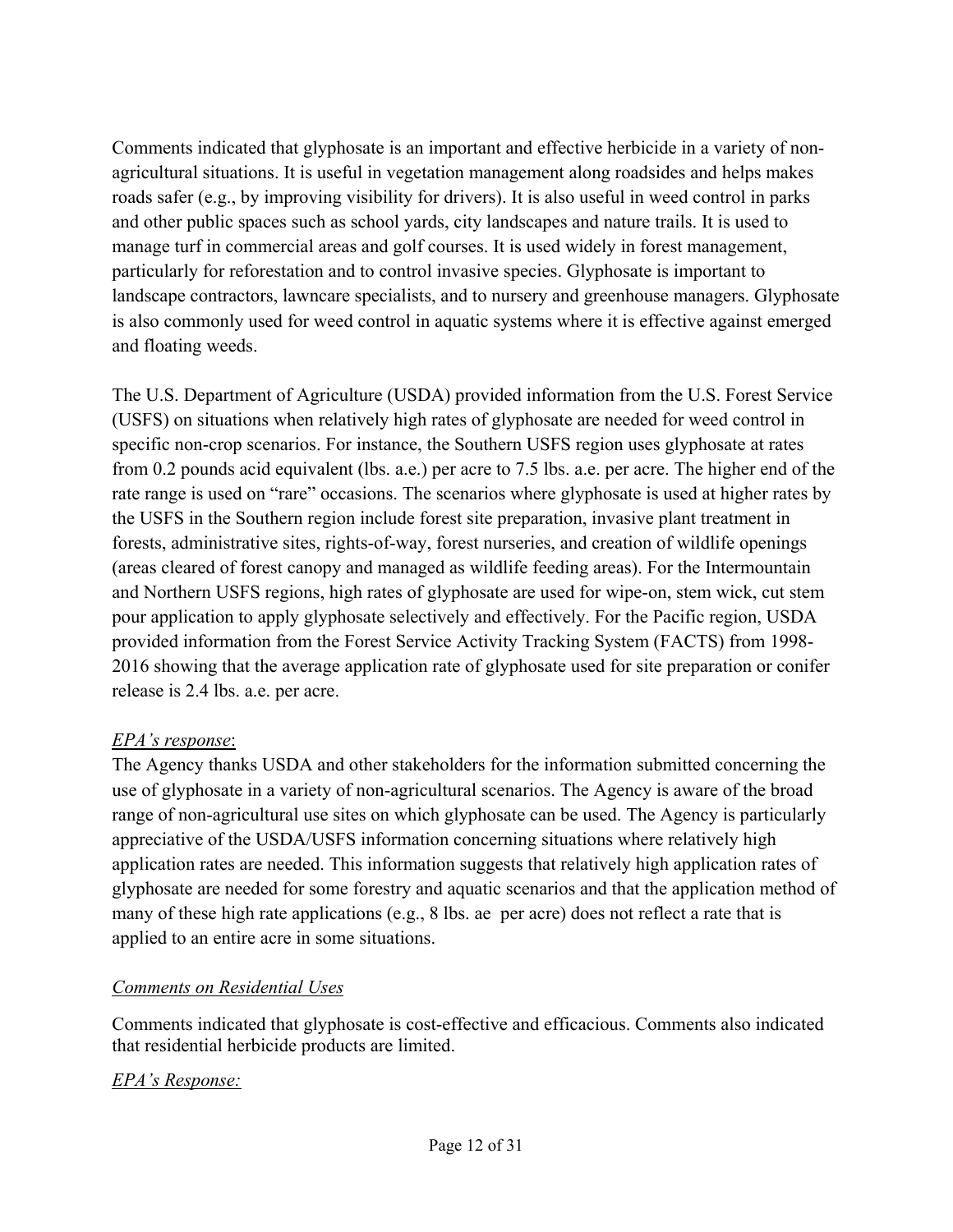The Agency thanks commenters for this information. This information reiterates that glyphosate has a broad weed control spectrum and is registered on many sites that include turf, ornamentals, and residential/industrial sites.

# **CHEMICAL INFORMATION**

 herbicide with this Mechanism of Action. Glyphosate is absorbed across the leaves and stems of Glyphosate (N-[phosphonomethyl] glycine) is a 5-Enolpyruvyl-Shikimate-3-Phosphate (EPSP) Synthase Inhibitor (WSSA Group 9) herbicide. Glyphosate was commercialized in 1974 and use increased substantially after glyphosate-resistant crops were introduced in 1996. It is the only plants and is translocated throughout the plant. It concentrates in meristematic tissue.

Glyphosate can be used as an herbicide or harvest aid. There are numerous salt, amine and ester forms of glyphosate (as noted with the PC Codes above) undergoing registration review. In this document, "glyphosate" is used to describe all forms of glyphosate undergoing review.

 and early/late postemergence to the crop in GR cropping systems. It is also applied as a fall Glyphosate controls emerged weed species. It is applied preemergence to crops, and preemergence burndown application to control weeds that emerge after a crop has been harvested. Fall burndown applications help to reduce weed pressure in the following spring.

In addition to agricultural uses, glyphosate is used to control weeds and woody species in residential, non-agricultural and industrial use sites. It can be applied to foliage or cut stems/stumps.

# **USE AND USAGE**

Glyphosate is the most used herbicide in United States' crop production in terms of acres treated (MRD, 2012-2016). There are approximately 280 million pounds of glyphosate applied to 298 million acres annually in agricultural settings (MRD, 2012-2016). Tables 1a-c present usage information for crops with the greatest usage, in terms of acres treated and pounds applied, for agricultural crops: field crops, orchards and vineyards, and vegetable crops. Table 2 presents the usage information available to the Agency for non-agricultural sites.

 potential ecological risks associated with aerial applications and multiple applications of The highest potential ecological risks from the use of glyphosate are associated with sites with high maximum application rates, such as pastures, non-food tree crops, forestry, and non-crop uses with application rates at or above 8 lbs. acid equivalence per acre (a.e./acre). There are also glyphosate.

## Agricultural Usage Information

Table 1a summarizes the usage of glyphosate in field crops for the years 2012-2016. Large field crops, with millions of acres planted, such as soybeans, corn, cotton, and sugar beets have the highest total area treated (TAT) and pounds applied with glyphosate (MRD, 2012-2016). The majority of glyphosate use, in terms of total acres treated, occurs late postemergence to the crop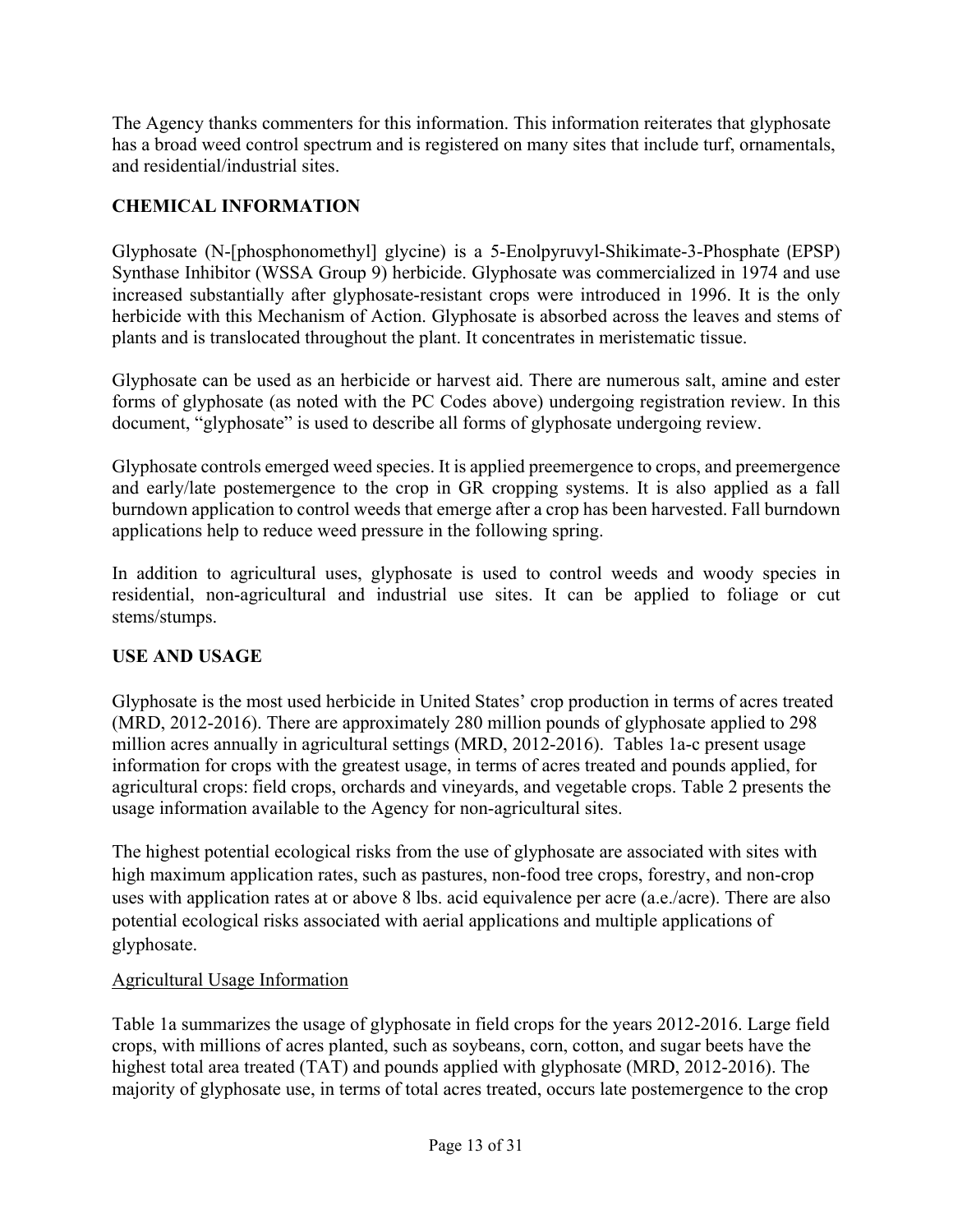in field crops (MRD, 2012-2016). On average, eighty-four percent of glyphosate, in terms of pounds, is applied to soybeans, corn, or cotton per year (MRD, 2012-2016). These three field crops all have glyphosate-resistant (GR) varieties that have been widely adopted. Many field crops, with and without GR varieties, have a high percentage of their acres treated with glyphosate which is an indication that growers experience benefits from use of this chemical. The field crops with the highest percentage of their acres treated with glyphosate are sugar beets, soybeans, cotton, and corn, respectively (Table 1a). With the exception of sugarcane, the average single application rate for field crops ranges from 0.72 to 1.00 lbs. a.e./acre (Table 1a). With the exception of sugarcane, the average cost per application for field crops ranges from \$3-\$5/acre (Table 1a).

There is also use of glyphosate as a plant growth regulator (PGR) on a few crops. However, sugarcane is the only crop with substantial use of glyphosate as a PGR, with over 50,000 pounds applied to over 254,000 acres (MRD, 2012-2016). Sugarcane has the highest average application rate and per acre cost of glyphosate as an herbicide for field crops at 1.76 lbs. a.e./acre and \$9/acre (Table 1a), which are the second highest overall for all agricultural crops, right behind table grapes (MRD, 2012-2016). Glyphosate usage as a PGR has the lowest average application rate and cost at 0.20 lbs. a.e./acre and \$1, respectively (Table 1a).

| Crop <sup>1</sup>            | <b>Total Area</b><br><b>Treated</b><br>(acres) | Pounds (lbs.)<br><b>Acid</b><br>Equivalent<br>(a.e.) Applied | <b>Single</b><br><b>Application</b><br>Rate (lbs.<br>a.e./acre) | <b>Number</b><br>of<br>Applica-<br>tions | <b>Percent</b><br>Crop<br><b>Treated</b><br>(PCT) | Cost<br>$(\$)$<br>/TAT |
|------------------------------|------------------------------------------------|--------------------------------------------------------------|-----------------------------------------------------------------|------------------------------------------|---------------------------------------------------|------------------------|
| Barley                       | 1,102,000                                      | 800,000                                                      | 0.72                                                            | 1.2                                      | 29%                                               | \$3                    |
| Canola (oilseed<br>rape) $4$ | 1,237,000                                      | 835,000                                                      | 0.67                                                            | 1.6                                      | 57%                                               | \$3                    |
| Corn $4$                     | 100,196,000                                    | 94,909,000                                                   | 0.95                                                            | 1.3                                      | 80%                                               | \$5                    |
| Cotton $3,4$                 | 20,215,000                                     | 20,115,000                                                   | 1.00                                                            | 2.2                                      | 89%                                               | \$5                    |
| Dry Beans/Peas               | 1,762,000                                      | 1,356,000                                                    | 0.76                                                            | 1.3                                      | 44%                                               | \$3                    |
| Peanuts                      | 452,000                                        | 407,000                                                      | 0.90                                                            | 1.1                                      | 29%                                               | \$4                    |
| Potatoes <sup>3</sup>        | 150,000                                        | 135,000                                                      | 0.89                                                            | 1.0                                      | 14%                                               | \$5                    |
| Rice                         | 1,482,000                                      | 1,432,000                                                    | 0.96                                                            | 1.2                                      | 46%                                               | \$5                    |
| Sorghum                      | 6,095,000                                      | 5,097,000                                                    | 0.83                                                            | 1.6                                      | 53%                                               | \$4                    |
| Soybeans <sup>4</sup>        | 117,400,000                                    | 113,937,000                                                  | 0.97                                                            | 1.6                                      | 92%                                               | \$5                    |
| Sugar Beets <sup>4</sup>     | 2,608,000                                      | 2,449,000                                                    | 0.94                                                            | 2.3                                      | 98%                                               | \$4                    |
| Sugarcane $(H)$ <sup>3</sup> | 249,000                                        | 410,000                                                      | 1.76                                                            | 1.2                                      | 24%                                               | \$9                    |
| Sugarcane $(PGR)^3$          | 254,000                                        | 52,000                                                       | 0.20                                                            | 1.0                                      | 30%                                               | \$1                    |
| Sunflowers                   | 1,772,000                                      | 1,413,000                                                    | 0.80                                                            | 1.4                                      | 74%                                               | \$3                    |
| Wheat, Spring                | 7,060,000                                      | 5,312,000                                                    | 0.75                                                            | 1.2                                      | 41%                                               | \$3                    |
| Wheat, Winter                | 8,373,000                                      | 6,814,000                                                    | 0.81                                                            | 1.1                                      | 20%                                               | \$4                    |

**Table 1a. Average Annual Glyphosate Usage in Agricultural Crops-** *Field Crops***, 2012-2016**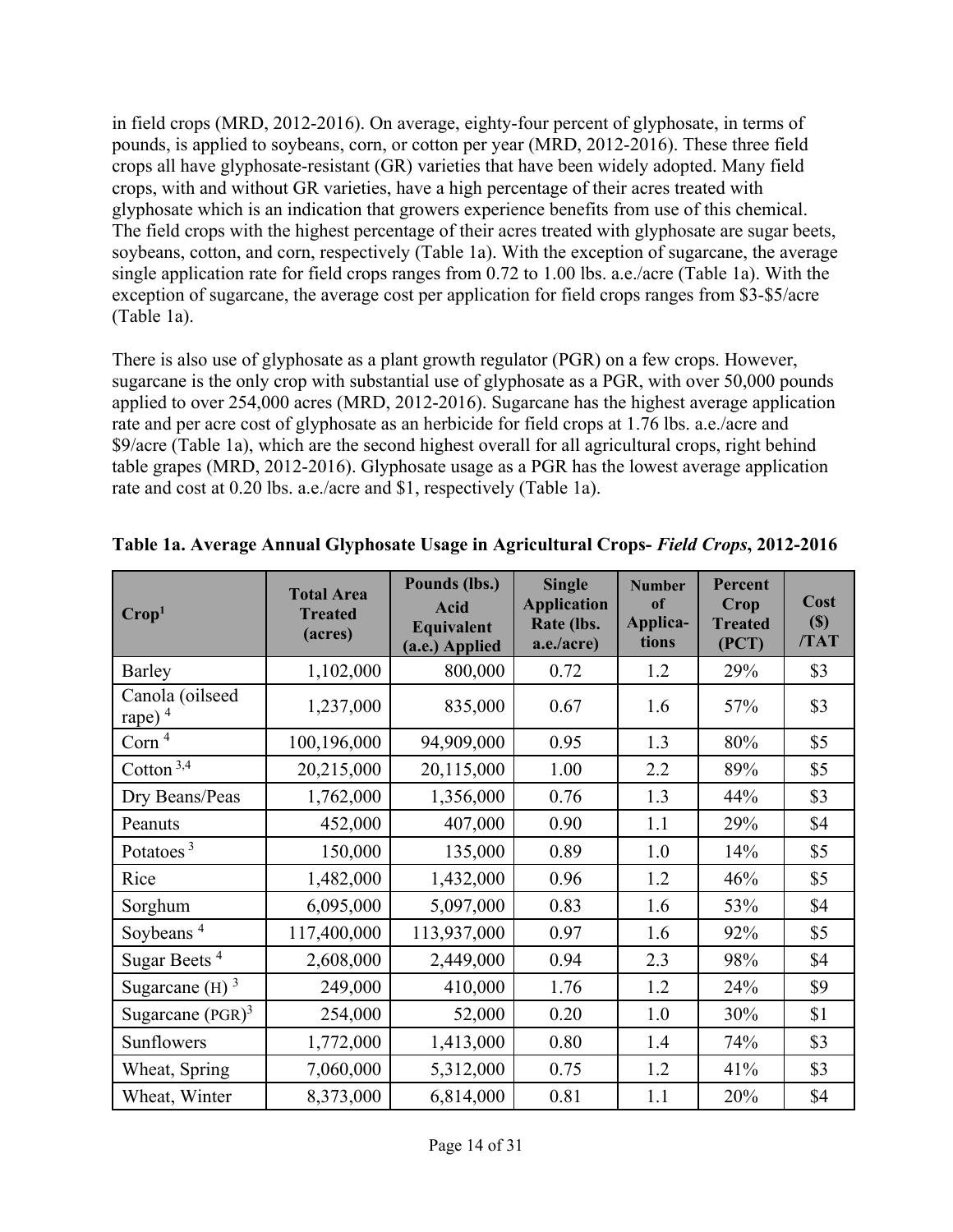| $\mathbf r$<br>$.$ Fallow <sup><math>\sim</math></sup> | .000 | 13,263,000 | 70<br>՝ | <b></b> | 40,<br>'Ω | ັບ~ |
|--------------------------------------------------------|------|------------|---------|---------|-----------|-----|
| 1.5552012222                                           |      |            |         |         |           |     |

#### MRD 2012-2016

 1 - There were 11 crops in the MRD that showed less than 10% of the crop treated with glyphosate: alfalfa, artichoke, carrots, cauliflower, celery, garlic, lettuce, lima beans, pastureland, spinach, and tobacco. Taken together, the total average annual pounds of glyphosate used on these 11 2 - Fallow land- land going coming out of production or ready to go back into production, but not crop specific and typically associated with grain production. crops was approximately 2 million lbs. or less than 1% of the total use of glyphosate on all surveyed crops. These crops are not listed in the table.

 3- There are a few crops with recent PGR (plant growth regulator) use of glyphosate: cotton, potatoes and sugarcane. However, since sugarcane was the only one with significant and consistent use, it is included in this table. The (H) stands for herbicide use in sugarcane. To get the total use in terms of pounds or acres treated, it would be necessary to add these two sugarcane rows together. 4- Crops with substantial acreage planted with glyphosate-resistant varieties.

Many citrus fruits (e.g. grapefruit, oranges, lemons) and tree nuts (e.g. almonds, walnuts, pistachios) have the highest percentage of their acres treated with glyphosate. As with field crops, a high PCT is indicative of benefits to growers of those crops. The orchard and vineyard crops with the highest percentage of their acres treated with glyphosate are grapefruit, oranges, almonds, and grapes, respectively (Table 1b).

Most orchard/vineyard crops have average single application rates around 1.00 lb. a.e./acre (Table 1b). However, grapes (table and wine) and grapefruit have average application rates above 1.50 lbs. ae/acre (Table 1b). The average cost per application for orchard/vineyard crops ranges from \$5-\$13/acre (Table 1b). The average number of applications ranges from 1 to 3 applications per year (Table 1b). Generally, the average number of applications  $(\sim 2)$  in orchard and vineyard crops is higher than for field crops or vegetables  $(\sim)$  (MRD 2012-2016).

| $\mathrm{Crop}^1$ | <b>Total Area</b><br><b>Treated</b><br>(acres) | Pounds (lbs.)<br><b>Acid</b><br>Equivalent<br>(a.e.) Applied | <b>Single</b><br><b>Application</b><br>Rate (lbs.<br>a.e./acre) | Number of<br>Applica-<br>tions | Percent<br>Crop<br><b>Treated</b><br>(PCT) | Cost(S)<br>/TAT |
|-------------------|------------------------------------------------|--------------------------------------------------------------|-----------------------------------------------------------------|--------------------------------|--------------------------------------------|-----------------|
| Almonds           | 2,174,000                                      | 2,138,000                                                    | 0.99                                                            | 2.5                            | 89%                                        | \$6             |
| Apples            | 275,000                                        | 220,000                                                      | 0.82                                                            | 1.5                            | 58%                                        | \$5             |
| Apricots          | 13,000                                         | 10,000                                                       | 0.90                                                            | 1.9                            | 62%                                        | \$5             |
| Cherries          | 162,000                                        | 158,000                                                      | 1.00                                                            | 1.5                            | 76%                                        | \$6             |
| Grapefruit        | 205,000                                        | 313,000                                                      | 1.56                                                            | 3.5                            | 93%                                        | \$7             |
| Grapes, Raisin    | 263,000                                        | 346,000                                                      | 1.31                                                            | 1.6                            | 74%                                        | \$8             |
| Grapes, Table     | 196,000                                        | 359,000                                                      | 1.84                                                            | 2.0                            | 88%                                        | \$13            |
| Grapes, Wine      | 735,000                                        | 1,190,000                                                    | 1.62                                                            | 1.6                            | 74%                                        | \$10            |
| Hazelnuts         | 22,000                                         | 24,000                                                       | 1.11                                                            | 1.2                            | 50%                                        | \$6             |
| Lemons            | 121,000                                        | 173,000                                                      | 1.42                                                            | 2.6                            | 78%                                        | \$10            |
| Oranges           | 2,074,000                                      | 2,697,000                                                    | 1.31                                                            | 3.5                            | 91%                                        | \$7             |
| Peaches           | 123,000                                        | 115,000                                                      | 0.95                                                            | 2.1                            | 58%                                        | \$5             |
| Pecans            | 429,000                                        | 342,000                                                      | 0.80                                                            | 2.7                            | 34%                                        | \$4             |
| Pistachios        | 560,000                                        | 561,000                                                      | 1.00                                                            | 2.6                            | 84%                                        | \$6             |
| Plums/Prunes      | 150,000                                        | 145,000                                                      | 1.00                                                            | 2.3                            | 81%                                        | \$6             |

#### **Table 2b. Average Annual Glyphosate Usage in Agricultural Crops -** *Orchards and Vineyards***, 2012-2016**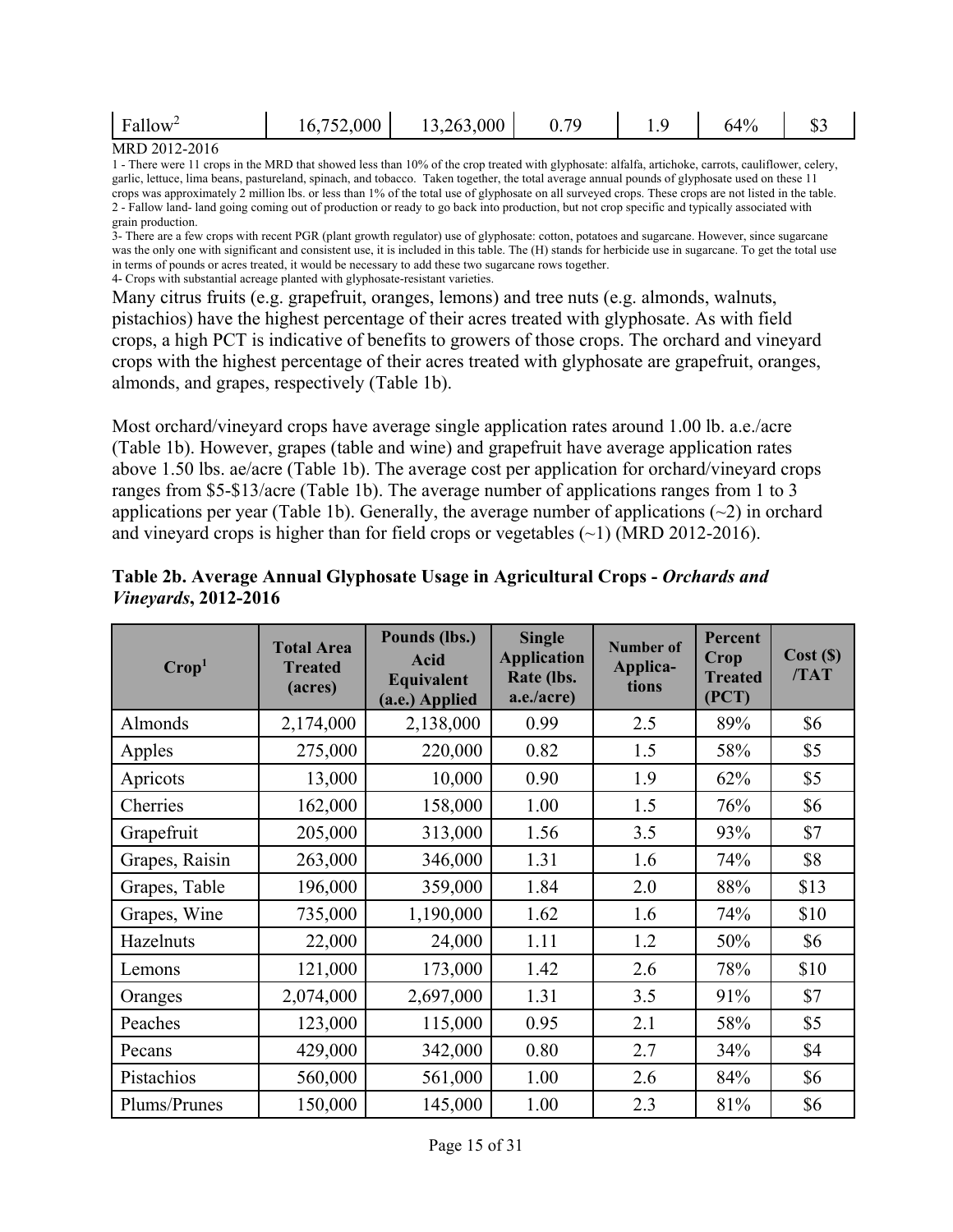| $-$<br>Walnuts                                             | 602,000 | .000<br>590 | 0.98 | $\overline{\phantom{a}}$<br><u>_. _</u> | $2\%$<br>∕ ∠0 | ΦU |
|------------------------------------------------------------|---------|-------------|------|-----------------------------------------|---------------|----|
| $\cdot$ , $\gamma$ 01.1<br><b>MRD</b><br>$2 - 7111$ m<br>. |         |             |      |                                         |               |    |

MRD 2012-2016

The TAT and pounds applied for vegetables and fruits (i.e. those listed in Table 1c), is lower than for the previously mentioned groups of agricultural crops. This is mostly driven by the fact that the average acre and field size of these crops is lower than that of typical field or orchard/vineyard crops. As with field and orchard/vineyard crops, a high PCT is indicative of benefits to growers of these crops.

The vegetable and fruit crops with the highest percentage of their acres treated with glyphosate are asparagus, cucumbers, onions and tomatoes, respectively (Table 1c). Sweet corn and succulent beans are also vegetable crops with high TAT and pounds applied (Table 1c). The average single application rate for vegetables ranges from 0.89 to 1.73 lbs. a.e./acre (Table 1c). The average cost per application for vegetables ranges from \$5-\$8/acre (Table 1c). The average number of applications for each vegetable crop is less than 1.5 applications per year (Table 1c).

|                          |  | Table 3c. Average Annual Glyphosate Usage in Agricultural Crops - Vegetables and Other |  |
|--------------------------|--|----------------------------------------------------------------------------------------|--|
| <i>Crops</i> , 2012-2016 |  |                                                                                        |  |

| $\bf{Crop}^1$          | <b>Total Area</b><br><b>Treated</b><br>(acres) | <b>Pounds (lbs)</b><br>Acid<br>Equivalent<br>(a.e.)<br><b>Applied</b> | <b>Single</b><br><b>Application</b><br>Rate (lbs.<br>a.e./acre) | <b>Number</b><br>of<br>Applica-<br>tions | <b>Percent</b><br>Crop<br><b>Treated</b><br>(PCT) | Cost<br>$(\$)$<br>/TAT |
|------------------------|------------------------------------------------|-----------------------------------------------------------------------|-----------------------------------------------------------------|------------------------------------------|---------------------------------------------------|------------------------|
| Asparagus              | 23,000                                         | 22,000                                                                | 0.99                                                            | 1.5                                      | 60%                                               | \$5                    |
| Cabbage                | 14,000                                         | 23,000                                                                | 1.55                                                            | 1.2                                      | 20%                                               | \$8                    |
| Caneberries            | 5,000                                          | 5,000                                                                 | 0.89                                                            | 1.7                                      | 13%                                               | \$5                    |
| Cantaloupes            | 8,000                                          | 14,000                                                                | 1.64                                                            | 1.1                                      | 13%                                               | \$8                    |
| Cucumbers              | 40,000                                         | 56,000                                                                | 1.40                                                            | 1.2                                      | 30%                                               | \$6                    |
| Onions                 | 51,000                                         | 52,000                                                                | 1.03                                                            | 1.2                                      | 34%                                               | \$5                    |
| Peppers                | 17,000                                         | 25,000                                                                | 1.47                                                            | 1.1                                      | 22%                                               | \$7                    |
| Pumpkins               | 16,000                                         | 19,000                                                                | 1.22                                                            | 1.1                                      | 19%                                               | \$7                    |
| Squash                 | 13,000                                         | 18,000                                                                | 1.38                                                            | 1.0                                      | 28%                                               | \$7                    |
| Strawberries           | 11,000                                         | 21,000                                                                | 1.73                                                            | 1.5                                      | 13%                                               | \$7                    |
| <b>Succulent Beans</b> | 53,000                                         | 72,000                                                                | 1.34                                                            | 1.1                                      | 21%                                               | \$6                    |
| <b>Succulent Peas</b>  | 25,000                                         | 23,000                                                                | 0.89                                                            | 1.0                                      | 15%                                               | \$5                    |
| <b>Sweet Corn</b>      | 140,000                                        | 166,000                                                               | 1.17                                                            | 1.1                                      | 26%                                               | \$6                    |
| Tomatoes               | 134,000                                        | 158,000                                                               | 1.17                                                            | 1.2                                      | 34%                                               | \$7                    |
| Watermelons            | 25,000                                         | 27,000                                                                | 1.17                                                            | 1.2                                      | 17%                                               | \$6                    |

#### MRD 2012-2016

 1 - There were 11 crops in the MRD that showed less than 10% of the crop treated with glyphosate: alfalfa, artichoke, carrots, cauliflower, celery, garlic, lettuce, lima beans, pastureland, spinach, and tobacco. Taken together, the total average annual pounds of glyphosate used on these 11 crops was approximately 2 million lbs. or less than 1% of the total use of glyphosate on all surveyed crops. These crops are not listed in the table.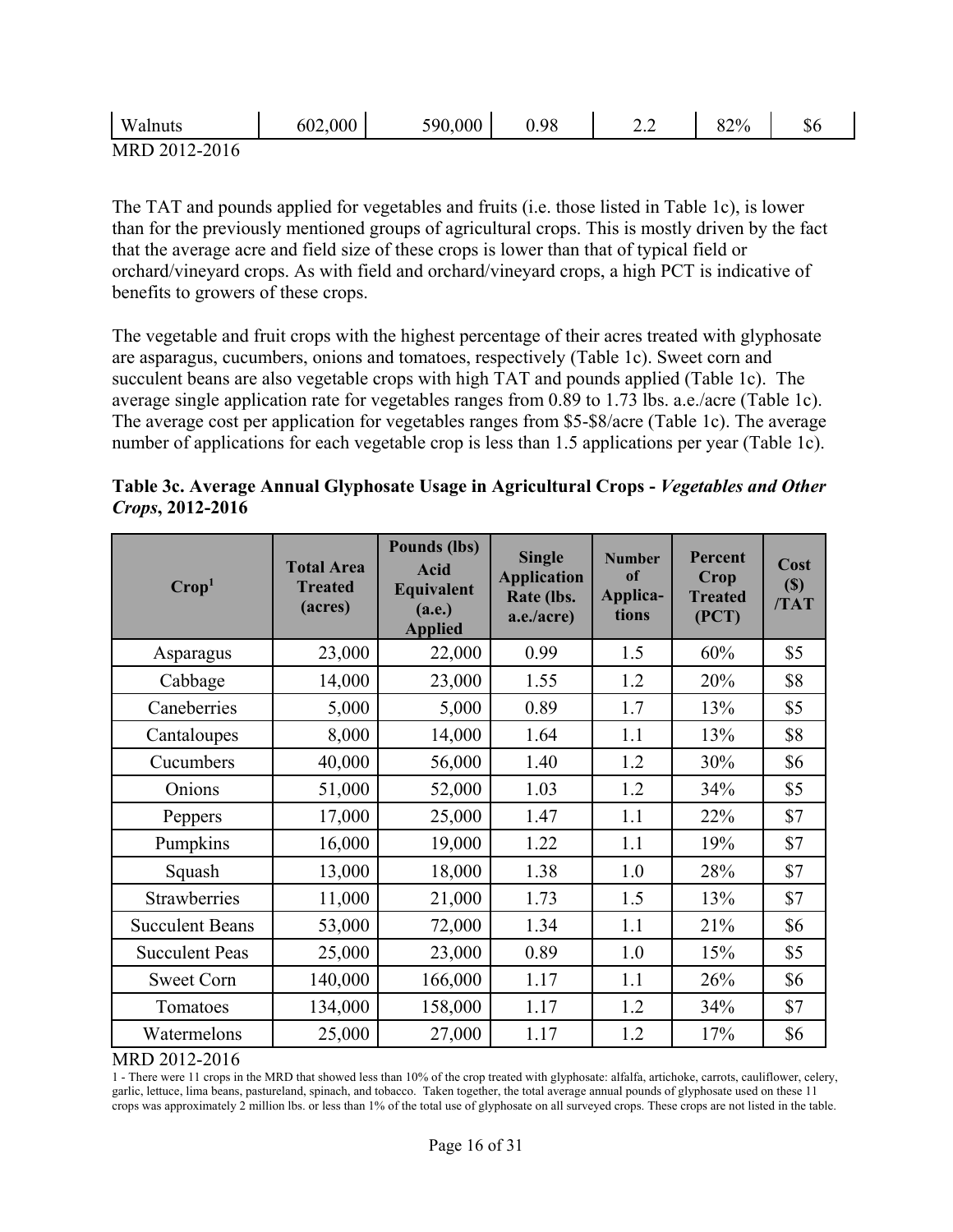#### *Applications Methods for Glyphosate*

There are many ways of applying glyphosate; methods of application include aerial, ground, spot treatments, strip sprays, trunk sprays, etc. BEAD only has data on application methods for agricultural sites. Ground is by far the most common application method with over 90% of acres (or 284 million acres) being treated in this way (MRD, 2012-2016). Despite the variety of application methods, the average rates per method are still around 1 lbs. a.e./acre, ranging from 0.92 lbs. a.e./acre for ground to 1.39 lbs. a.e./acre for trunk sprays. (MRD, 2012-2016)

Aerial is not a common application method for agricultural users of glyphosate. This application method represents about 2% (or 5 million) of all acres treated with glyphosate (MRD, 2012- 2016). The crop sites with the largest number of acres treated with aerial applications are soybeans, corn, cotton, and rice, respectively, which altogether account for over 4 million of the 5 million acres treated aerially (MRD, 2012-2016). The crops with the highest percentage of their acres treated aerially with glyphosate are rice (36%) and tomatoes (8%). The average rate for aerial applications is 0.98 lbs. a.e./acre. (MRD, 2012-2016).

#### *Application Rates for Glyphosate*

 sections of this memo. In addition to benefits, there are also ecological risks, primarily driven by With the high PCT, acres treated, and pounds applied with glyphosate for many crops (Tables 1ac), glyphosate use is prevalent nationwide. The benefits of glyphosate are described in subsequent repeated applications at maximum crop cycle rates and for non-agricultural use sites or spot treatments where the maximum annual rate or single application rate is high. Typically, the maximum labeled single application rate for most uses is lower than 8.00 lbs. a.e./acre. Generally, the label maximum is 3.75 a.e./acre or less for ground applications (inclusive of most GR crops such as corn, cotton, and sugar beets) and 1.55 a.e./acre or less for aerial applications. As noted earlier, the average rates as shown in Tables 1a-c are typically around 1.00 lbs. a.e./acre. Approximately 90% of ground applications to agricultural sites occur at or below 2.00 lb. a.e./acre and around 90% of aerial applications of glyphosate to agricultural use sites occur at or below 1.25 lb. a.e./A (MRD, 2012-2016).

#### Non-Agricultural Usage Information

 of non-agricultural sites (Kline, 2012a and b). Glyphosate is usually one of the top chemical control Approximately 24 million pounds of glyphosate were reported as being used in 2011 on a variety options for these sites. Glyphosate was the most used herbicide in terms of pounds in the consumer market (e.g. homeowners) (Kline, 2012a). The consumer market, turf, and forestry sites had the highest use of glyphosate in terms of pounds applied (Table 2). Glyphosate was the most used herbicide for roadways in terms of acre-treatments and the Agency received comments supporting the benefits of this use pattern (Kline, 2012b). It was the second most used herbicide, in terms of acre-treatments, for electric utilities and pipelines, forestry, and railroad use sites (Kline, 2012b). In 2011, glyphosate accounted for 7% of all herbicide acre-treatments for control of aquatic vegetation (Kline, 2012b). The Florida Fish and Wildlife commission applied over 40,000 pounds of glyphosate in aquatic settings in 2017 (FWC, 2017). Glyphosate was the fourth most-used active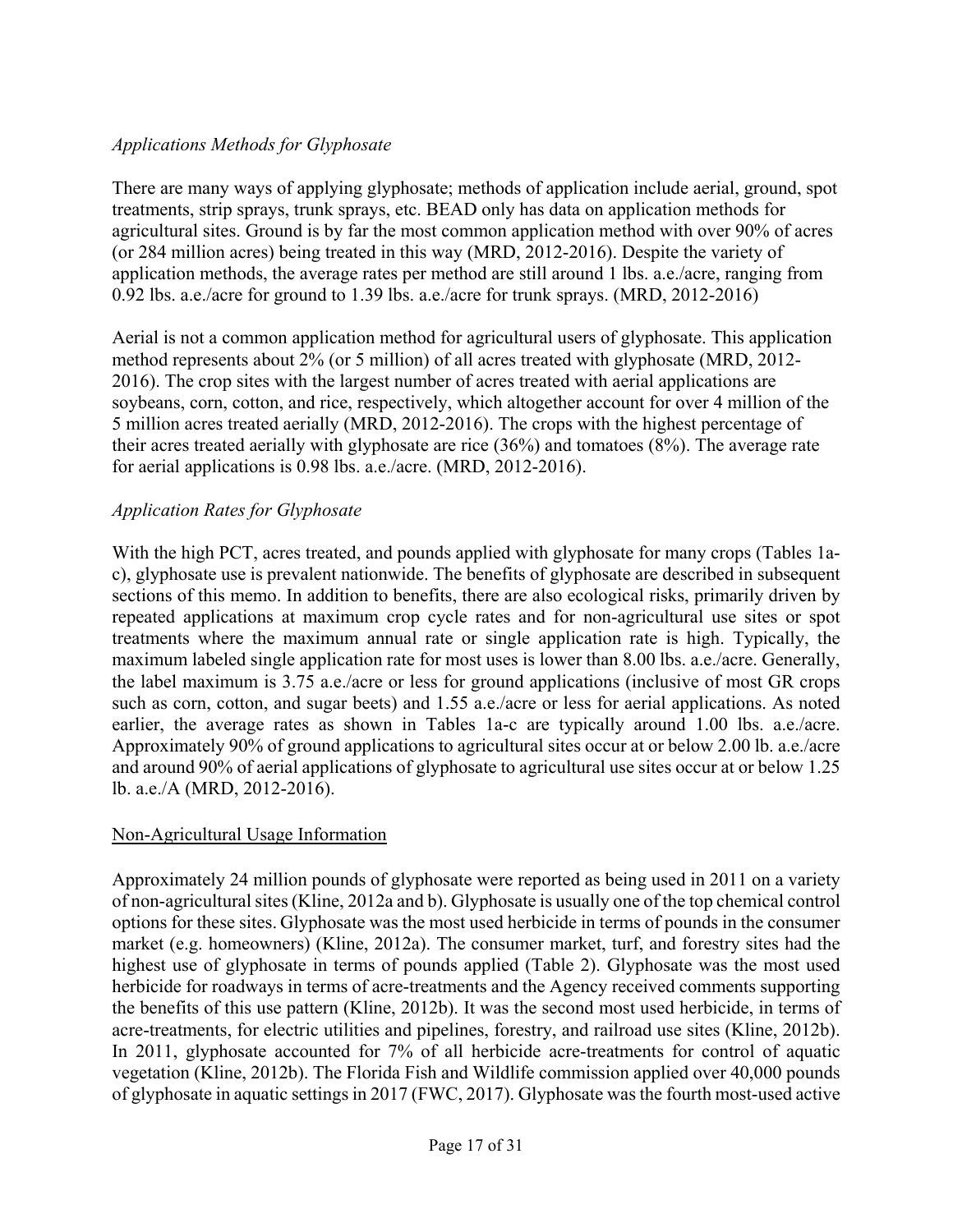ingredient, in terms of acres treated, applied by the United States Forest Service to control invasive weeds in 2013 (USFS, 2013). Nationally, glyphosate is the leading active ingredient applied by federal entities for the control of invasive species (Wagner et al., 2017).

| <b>Use Site</b>                         | <b>Pounds Applied</b><br>(Lbs. a.e.) | <b>Acre Treatments</b> |
|-----------------------------------------|--------------------------------------|------------------------|
| Aquatic                                 | 128,900                              | 40,000                 |
| Consumer Market <sup>1</sup>            | 5,000,000                            |                        |
| <b>Electric Utilities and Pipelines</b> |                                      |                        |
| (Rights of Way)<br>Forestry             | 2,070,200<br>3,646,900               | 654,000<br>757,000     |
| Nursery Greenhouse                      | 2,800,000                            |                        |
| Railroads (Rights of Way)               | 528,000                              | 293,000                |
| Range and Pasture                       | 1,479,000                            | 1,498,000              |
| Roadways                                | 3,271,000                            | 1,833,000              |
| Turf $2$                                | 4,920,000                            |                        |
| <b>Total</b>                            | 23,844,000                           |                        |

## **Table 2. Annual Glyphosate Usage for Non-Crop Sites, 2011**

Kline 2012a and Kline 2012b <sup>1</sup> This site includes use by homeowners.

<sup>2</sup> This site "turf" includes institutional turf (e.g. cemeteries and parks) (59%), lawn care operators (20%), landscape professionals (12%), golf courses (7%), and turf (2%).

BEAD does not have detailed application rate data for the sites listed in Table 2.

According to comments from the United States Department of Agriculture (USDA), application to these use sites with higher rates (e.g. aquatic, forestry, rights of way) are generally done via handheld, wick, wipe-on, brush-on, and other equipment that are unlikely to contribute to nontarget exposure.

## **BENEFITS OF GLYPHOSATE**

 planting in many crops and in non-agricultural sites. Generally, in the absence of glyphosate, users Glyphosate is a relatively inexpensive herbicide for agricultural applications (MRD, 2012-2016) that provides control of numerous broadleaf weeds, sedges, and grasses. In addition to the broadspectrum of pests controlled, it has few use restrictions and can be used immediately before would need to change to active ingredients that have more stringent use restrictions, narrower control spectrums, or mechanical methods. Some of these methods may not be as cost-effective.

## Field Crops

Glyphosate is used at various crop timings in a large variety of field crops throughout the United States. Glyphosate can be applied for post-harvest fall burndown, preplant burndown, at plant weed control, over-the-top weed control (in GR crops), directed spot treatments, between row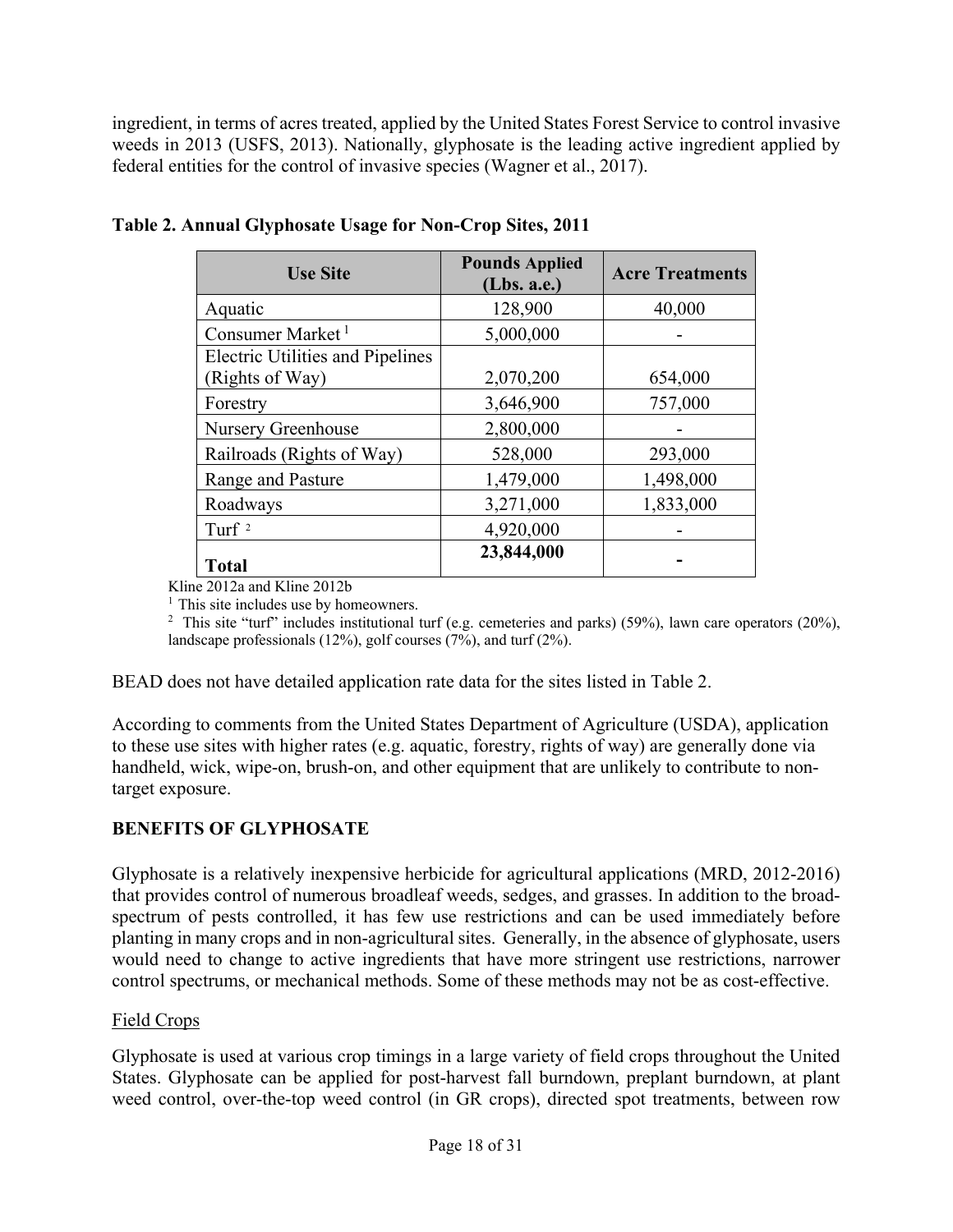weed control, and as a harvest aid. A majority of canola, corn, cotton, sorghum, and soybean acres (over 50 percent of acres treated by crop [Table 1]) are treated at least once each year; while other crops such as barley, rice, peanuts, and wheat also have substantial percentages (>20 percent) of acres treated each year (MRD, 2012-2016). The average single application rate for most of these crops does not exceed 1.0 lbs. per acre. The average number of applications in most field crops is between 1 and 2 applications, with two exceptions: cotton and sugar beets. Cotton is treated 2.2 times, on average, and sugar beet is treated 2.3 times, on average (MRD, 2012-2016).

## *Glyphosate-Resistant Field Crops*

Current glyphosate-resistant field crops include soybean, corn, cotton, canola, alfalfa, and sugar beet. Many of these crops, such as corn, cotton, soybean, and sugar beet, have exceptionally high percentages of their acreage treated with glyphosate (approximately 90 percent of acres treated in each crop [Table 1]). GR canola is also available, and canola also has a high PCT (57 percent) (MRD, 2012-2016). Genetically-engineered (transgenic) glyphosate-resistant (GR) varieties of these crops can be sprayed over-the-top with minimal or no crop phytotoxicity, and glyphosate may also be used as a pre-plant burndown in many of these crops. For example, the Iowa Corn and Soybean Production guide (Owen, 2019) recommends 14 postemergence herbicide products in soybean. Only three of the active ingredients in these products control broadleaf and grass species: glyphosate, imazamox, and imazethapyr. Of these three active ingredients, only glyphosate has an excellent crop safety rating (for GR varieties) (Owen, 2019). The widespread use of glyphosate in GR systems is attributed to simplicity and cost efficiency (Powles, 2008). Without access to glyphosate, growers of GR field crops would convert to other herbicides with corresponding resistant crop varieties (if available) or change to other chemical or mechanical practices to control weeds. Given that glyphosate is relatively inexpensive at \$3 to \$5 per acre (Table 1a), these alternative methods of control could lead to increases in cost for these users of glyphosate.

GR alfalfa is also available; however, average PCT for alfalfa is less than 5 percent (MRD, 2012- 2016).

## *Non-glyphosate Resistant Field Crops*

 growers can apply a burndown application and plant a sensitive crop within a few days or weeks. cover crops varies widely by geographic region and crop, but if a grower planted a cover crop, Glyphosate is also used in field crops that are not glyphosate-resistant for early season weed control (burndown), termination of cover crops, and as a harvest aid. For example, glyphosate is used as an herbicide on high percentages of barley, peanut, rice, sorghum, sunflower, spring wheat, and winter wheat acres (PCTs ranging from 29 percent to 74 percent) (MRD, 2012-2016). Glyphosate controls a broad spectrum of weeds and has a short plant-back interval; therefore, These characteristics of glyphosate also support no-till or strip-till production. The adoption of glyphosate may also be used to terminate the cover crop before planting the subsequent crop. When used as a harvest aid, glyphosate can control green weeds and accelerates uniform maturity in cereals such as wheat, corn, barley, oats, and sorghum.

Non-GR corn, cotton, and soybean, which make up small percentages of national acreages, are also treated with glyphosate for burndown prior to planting. On average, GR corn, cotton and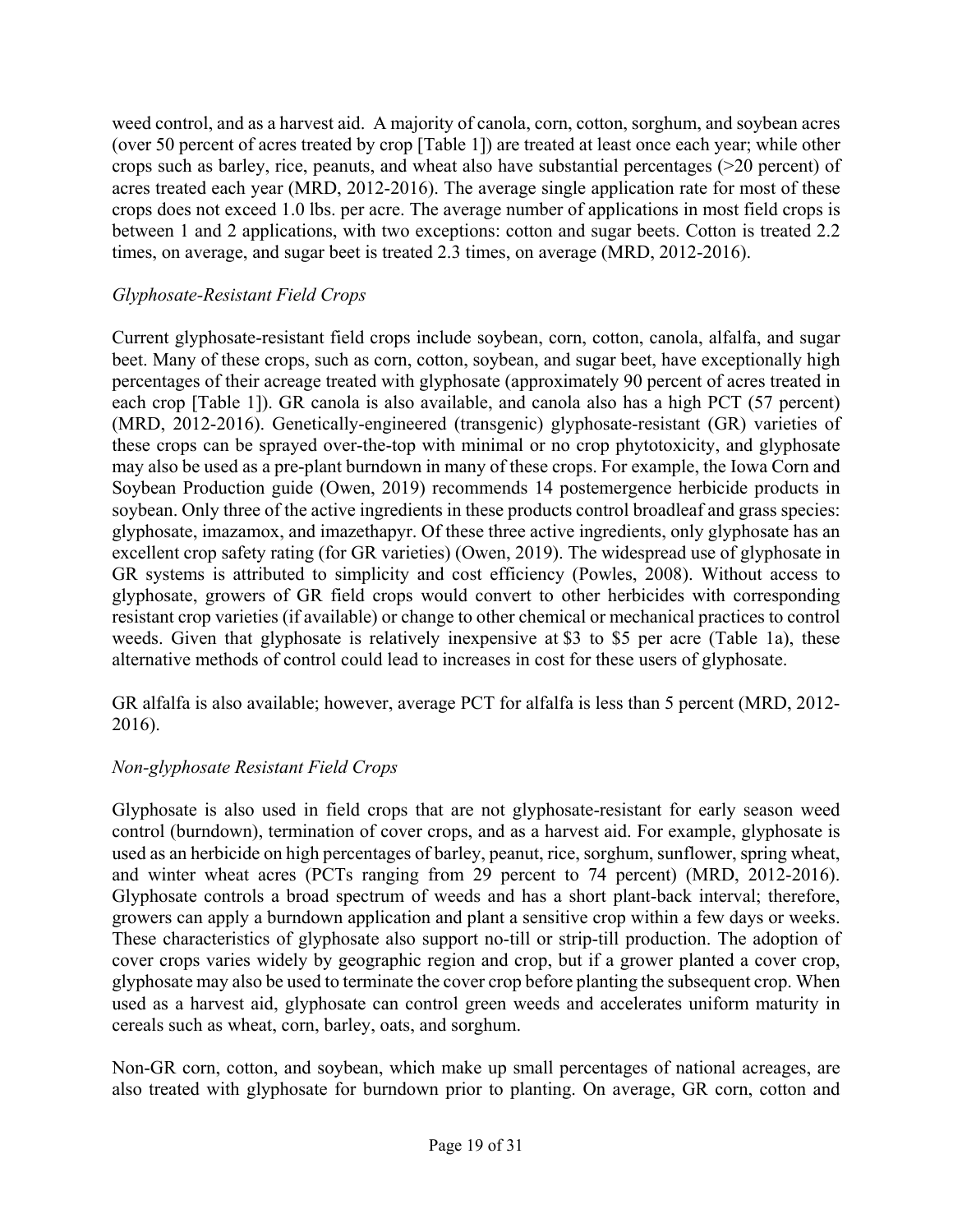2012-2016). For example, GR cotton receives an average of 2 applications while non-GR cotton 2016). Without access to glyphosate or with restriction(s) that severely limit the use parameters of soybean receive more applications of glyphosate than non-GR corn, cotton, and soybean (MRD, receives 1 application on average (MRD, 2012-2016). Average rates in non-GR corn, cotton, and soybean are similar to GR corn, cotton and soybean (approximately 1.0 lb. per acre) (MRD, 2012 glyphosate, growers of non-GR field crops would change to other chemical or mechanical practices to control weeds. Given that glyphosate is relatively inexpensive, at \$3 to \$5 per acre (Table 1a), these alternative methods of control could lead to increases in cost for these users of glyphosate. Depending on the crop, other broad-spectrum burndown herbicides for non-GR varieties could include paraquat and glufosinate and broadleaf specific herbicides such as 2,4-D, or dicamba combined with other active ingredients. In other cases, no-till growers may resort to tillage.

## Orchards and Vineyards

 irrigation, and acting as habitat for a variety of insect pests (Mitchem, 2016; Washington State Weeds impact production in orchards and vineyards by competing with trees and vines, inhibiting University, undated). Orchard floor management helps to control erosion, limit rodent populations, and increase harvest efficiency. Generally, the orchard floor is divided into two areas: the area directly beneath the trees and the area between trees rows which may be planted in a cover crop or sod. Depending on the crop, glyphosate can be used to manage plants in the row-middles, to manage weeds in the row, or to establish a vegetation free orchard floor for crop harvest.

Glyphosate is used in the establishment of orchards or vineyards and used to control weeds once established. Glyphosate may also be used for chemical mowing or wiping. Chemical mowing is the application of sub-lethal rates of an herbicide to reduce the number of times a sod strip needs to be mowed throughout the season. Chemical wiping is an application method through which taller weeds are contacted with glyphosate without disturbing desirable sod (University of Florida, 2018). Glyphosate is the only nonselective postemergence systemic herbicide recommended for use in citrus (University of Florida, 2016). It is the most diverse herbicide in orchard floor management because it may be used for under tree weed control, chemical wiping, chemical mowing, and spot treatment. Non-selective chemical control of weeds could be achieved with paraquat or glufosinate or a combination of broadleaf and grass products (University of Florida, 2016.)

 with glyphosate. Oranges and grapefruit each have over 90 percent of their acres treated. Table Orchard crops and vineyards have very high percentages of acres treated with glyphosate (Table 1b). Almonds, walnuts, pistachios, and plums/prunes all have over 80 percent of their acres treated grapes, wine grapes, and raisin grapes have over 80 percent of their acres treated, as well. Generally, orchards and vineyards receive more applications than field crops with most of these perennial cropping systems averaging 2 to 3.5 applications. For example, oranges receive an average of 3.5 applications and table grapes receive an average of 2 applications. The average single application rate in tree nuts and stone fruit is approximately 1.0 lbs. per acre, while average single application rates in grapes and citrus are approximately 1.5 lbs. per acre (Table 1b).

Glyphosate is typically the leading herbicide in orchard floor management because of its broadspectrum, versatility of use, and cost. For example, glyphosate is the leading herbicide applied in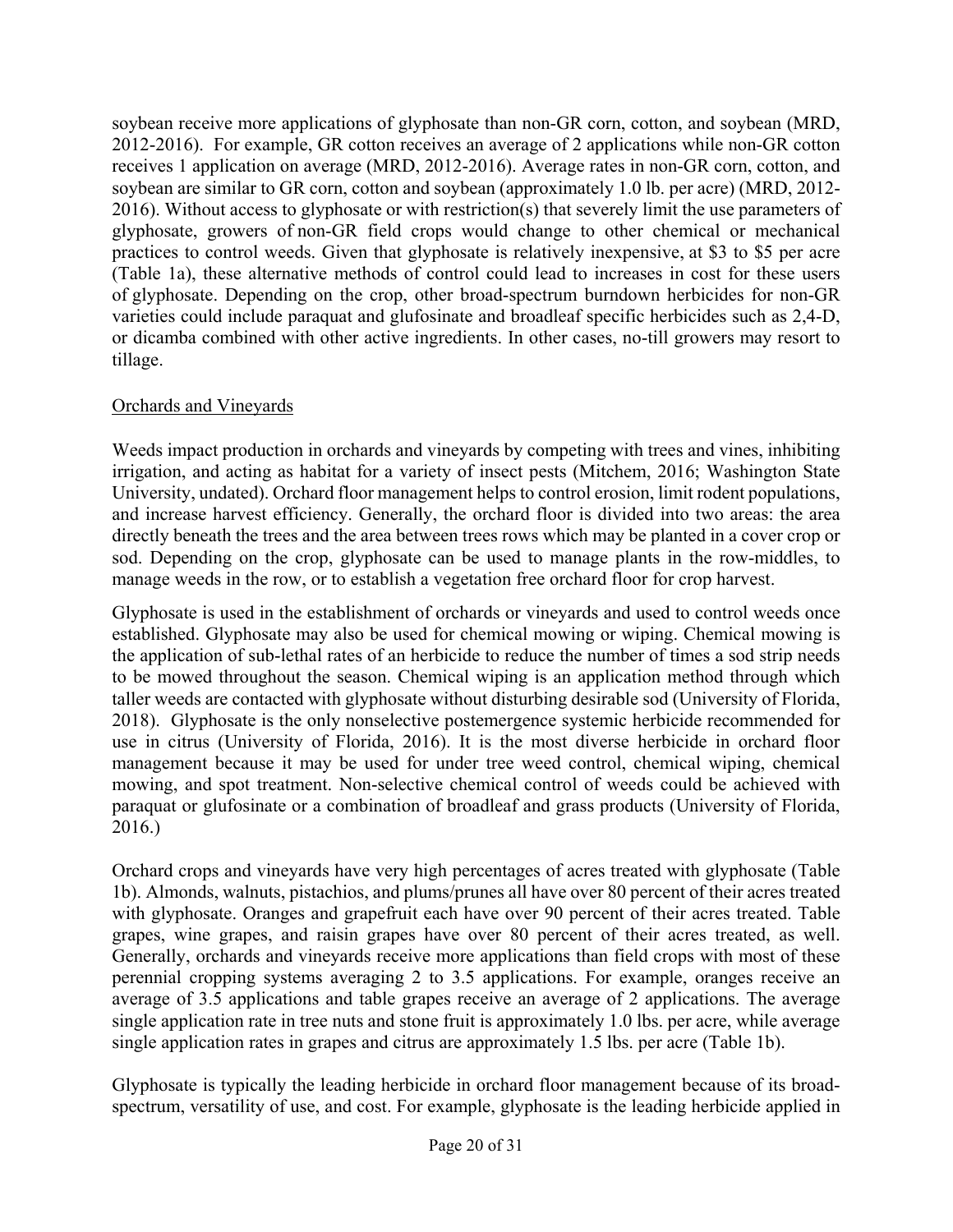tree nuts (almonds, hazelnuts, pecans, and pistachios, walnut), vineyards, and in citrus, in terms of TAT (MRD, 2012-2016). The next four leading active ingredients in tree nuts are oxyfluorfen, saflufenacil, paraquat and indaziflam (MRD, 2012-2016). Of these, saflufenacil, oxyfluorfen, and paraquat are recommended for control of emerged weeds (UC-IPM, 2017). Paraquat is a restricted use product; certain oxyfluorfen formulations have restricted use periods in California due to air quality concerns (CDPR, 2015); and all three herbicides have longer re-entry intervals (REIs) than glyphosate (UC-IPM, 2017).

Glyphosate is also the leading herbicide in citrus (grapefruit, lemons, and oranges), in terms of TAT (MRD, 2012-2016). The next four leading herbicides are diuron, indaziflam, 2,4-D, and saflufenacil (MRD, 2012-2016). Indaziflam and diuron are preemergence, residual herbicides, while 2,4-D and saflufenacil can be applied to control emerged weeds but only control broadleaf weeds (University of Florida, 2018). Diuron and indaziflam can be tank mixed with postemergence herbicides to control of weeds that have not yet germinated; however, there are many options for preemergence herbicides in orchards. Glyphosate is non-selective; therefore, it can fulfill the need to control both grasses and broadleaf weeds after they have emerged. In addition, glyphosate has other advantages in that its use is not typically restricted (e.g. due to being a restricted-use product (RUP), like paraquat, or having state level restrictions, like oxyfluorfen). It has short REIs so growers and their workers can re-enter fields more quickly. This reduces interference with necessary in-field activities like scouting. Other broad-spectrum, postemergence herbicides recommended for orchards include paraquat and carfentrazone, both of which are contact and require good coverage to be effective (University of Florida, 2016).

For weed management in vineyards, glyphosate is the leading herbicide, followed by oxyfluorfen, paraquat, glufosinate, and carfentrazone-ethyl (in terms of TAT) (MRD, 2012-2016). Carfentrazone only controls broadleaf weeds and paraquat, glufosinate, and oxyfluorfen all have longer REIs than glyphosate (UC-IPM, 2016a).

Without access to glyphosate or with restriction(s) that severely limit the use parameters of glyphosate, growers of orchard and vineyard crops would change to other chemical or mechanical practices to help with orchard/vineyard establishment, to chemically mow or wipe, and/or to control weeds. Given that glyphosate is relatively inexpensive, \$5 to \$13 per acre for orchard/vineyard crops, these alternative methods could lead to increases in cost for these users of glyphosate. In addition, some alternative chemical methods of control have additional restrictions, (e.g. such as being partially off-labelled in some states, needing special certifications for use [i.e. RUP] or having longer REIs) that may restrict their use.

## Vegetables and Other Crops

 Many vegetables and other crops (listed in Table 1c.) have substantial portions of their acreage terms of TAT, is applied at pre-plant or pre-transplant (approximately 75 percent of total acres treated each year with glyphosate. One of the major uses of glyphosate is as a burndown herbicide application. Burndown applications are made post-harvest to prevent weed seed production or before planting, so that a grower can plant into a vegetation-free field to eliminate early season weed competition for the crop as it emerges. The majority of glyphosate applied in vegetables, in treated) (MRD, 2012-2016). Glyphosate is the leading herbicide active ingredient applied to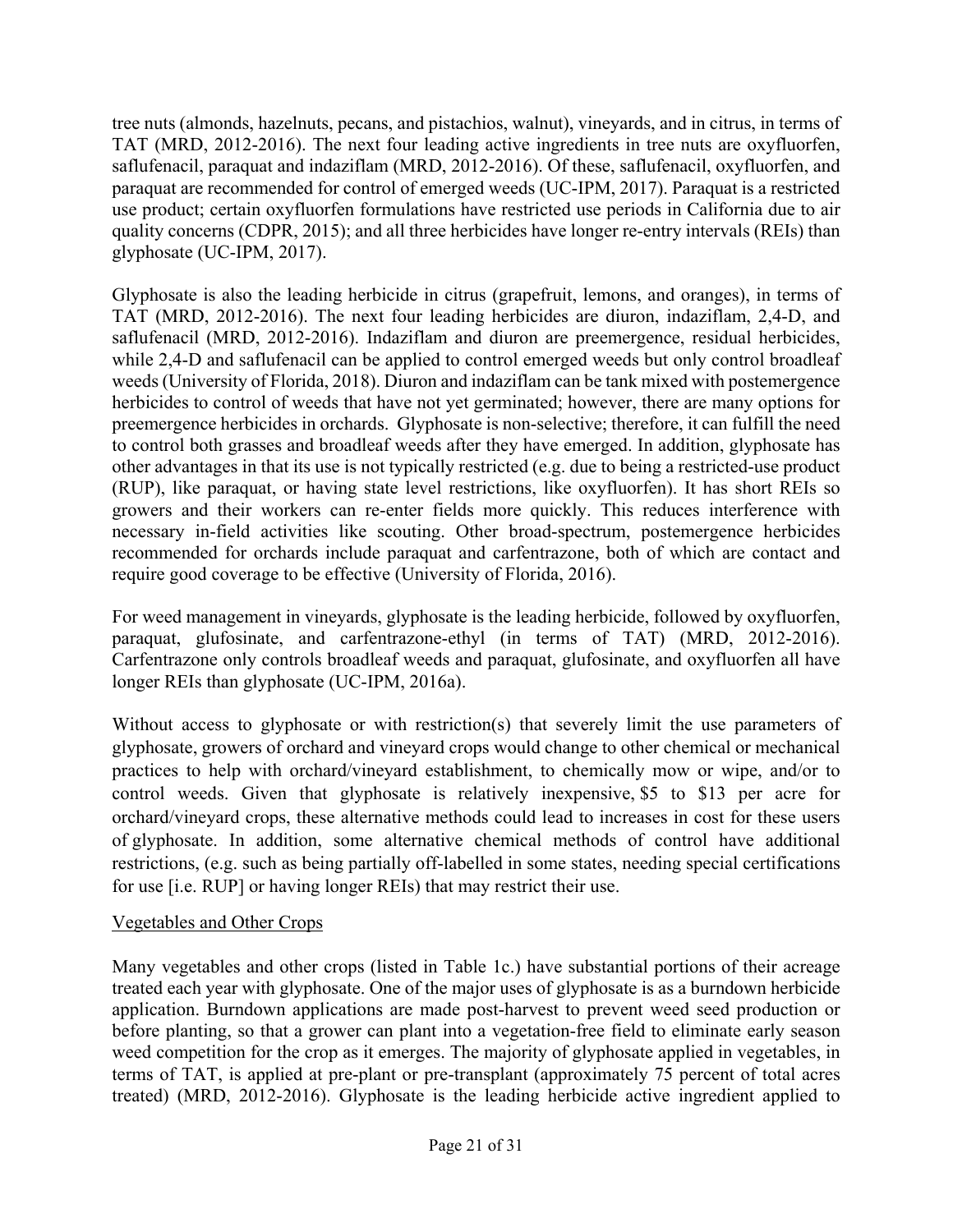germination or when glyphosate use would result in crop damage. vegetables and cucurbits pre-plant or pre-transplant (MRD, 2012-2016). The next five-leading active ingredients for this timing include metolachlor-S, trifluralin, pendimethalin, oxyfluorfen, and imazethapyr (MRD, 2012-2016). These five alternatives are used primarily when glyphosate use is not appropriate, e.g., when growers make herbicide applications to prevent weed seed

There is a GR sweet corn variety available and twenty-five percent of sweet corn acres are treated with glyphosate (MRD, 2012-2016). However, like other vegetables, most glyphosate is used prior to planting (MRD, 2012-2016) for burndown. Glyphosate is also used from planting to emergence in vegetables, as 15 percent of glyphosate TAT in vegetables occurs during this period (MRD, 2012-2016). Glyphosate is also labeled for shielded or hooded sprayer applications in row middles and wiper application in row middles.

 In cole crops, artichokes, asparagus, and leafy vegetables, glyphosate is the fifth-leading herbicide used, in terms of total acres treated (MRD, 2012-2016). The majority of acres treated with glyphosate occur pre-plant or pre-transplant or after planting until emergence (MRD, 2012-2016). The four herbicides with more acres treated for all timings are pronamide, bensulide, oxyfluorfen, and DCPA (MRD, 2012-2016). Pronamide, bensulide, and DCPA are all used to prevent weeds from emerging. While oxyfluorfen is used after the crop and weeds emerge. Glyphosate is the second-leading foliar active ingredient used in cole crops (MRD, 2012-2016). In cucurbits, the top five leading herbicides, in terms of TAT, are ethalfluralin, clomazone, glyphosate, halosulfuron, and trifluralin (MRD, 2012-2016).

Overall, glyphosate is the predominate herbicide used at burndown in vegetable production because it is effective on a wide range of weed species, affordable, easy-to-use, and does not have residual phytotoxicity. Glyphosate is also used from planting to emergence in vegetables.

Although it may not be the market-leading or first-choice herbicide option in all crops, it is a top option for growers for reasons similar to those of the burndown vegetable users (e.g. affordable, broad-spectrum). Without access to glyphosate or with restriction(s) that severely limit the use parameters of glyphosate, growers of some vegetable and fruit crops would change to other chemical or mechanical practices to control weeds or for burndown applications. Given that glyphosate is relatively inexpensive, \$5 to \$8 per acre for these crops, these alternative methods could lead to increases in cost for these users of glyphosate, especially for burndown.

# **NON-CROP SITES**

# Pasture and Rangelands

Western rangelands are disturbed environments that are vulnerable to encroachment of invasive weeds. DiTomaso (2010) estimates that encroaching vegetation leads to a loss of \$5 billion annually in the United States. The loss was attributed to lower yields and quality of forage resulting in slowed weight gain of cattle, illnesses and deaths associated with toxic plants, increased production costs, reduced quality of animal products (e.g., meat, hides), and reducing the value of land. However, Duncan et. al. (2004) mentions that the economic impacts are often poorly documented and do not account for "non-market costs such as those to society and the environment (e.g., changes in fire frequency, wildlife habitat, aesthetics, biodiversity)."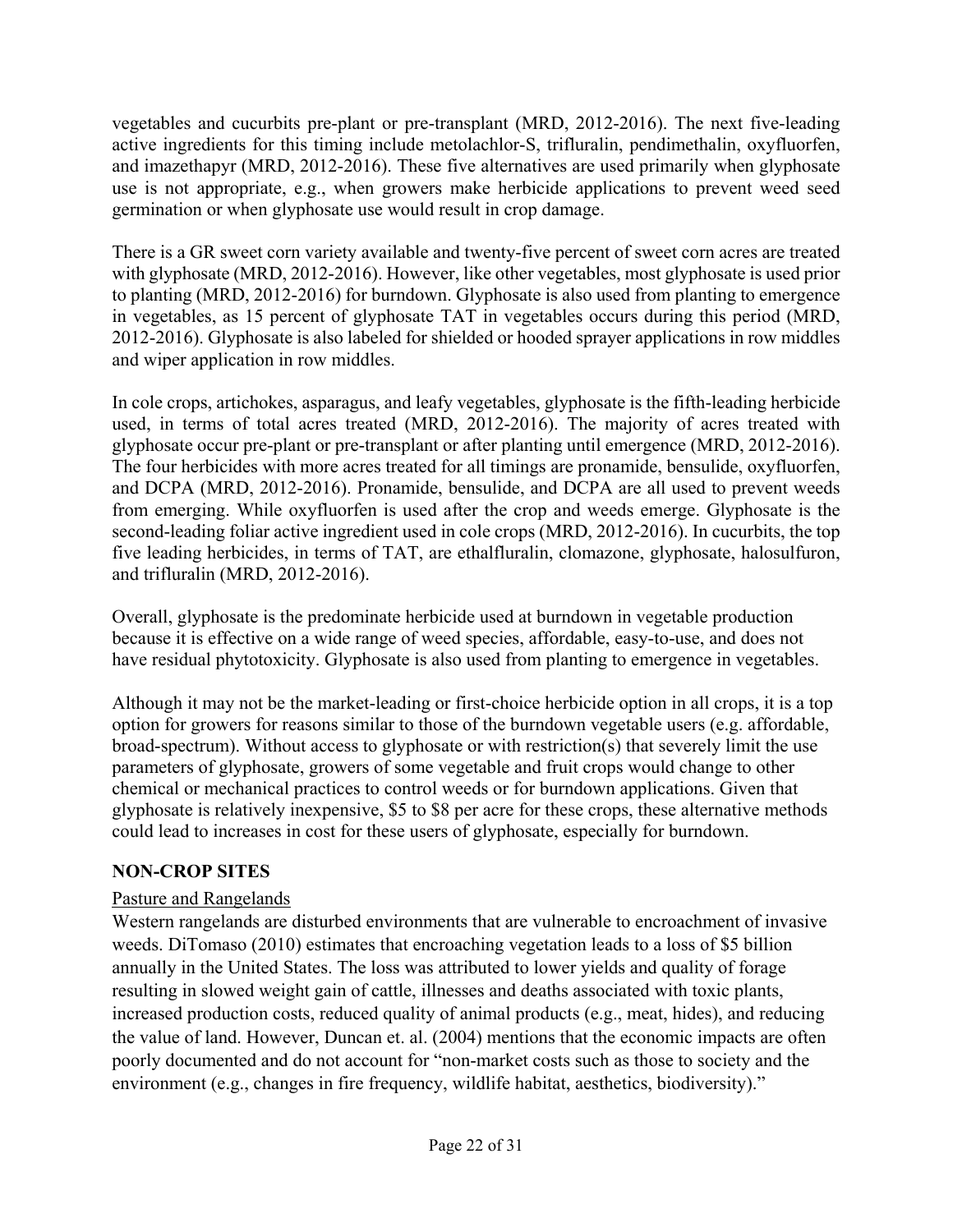acres of land in the United States. Most of the weeds impact the community structure of the Duncan et al. (2004) reviewed 16 invasive plants that were selected based on their infestation level and perceived environmental or economic impact. These 16 plants infest more than 120 million ecosystem by one of several means (e.g., reducing forage and wildlife habitat, displacing native species, altering the soil) (DiTomaso, 2010). ). Glyphosate controls 13 of the 16 invasive weeds (musk thistle [*Carduus nutans*], Russian knapweed [*Acroptilon repens*], diffuse knapweed [*Centaurea diffusa*], spotted knapweed [*Centaurea maculosa*], yellow starthistle [*Centaurea solstitialis*], Canada thistle [*Cirsium arvense*], leafy spurge [*Euphorbia esula*], purple loosestrife [*Lythrum salicaria*], saltcedar [*Tamarix ramosissima*], medusahead [*Taeniatherum caput-medusae*], perennial pepperweed [*Lepidium latifolium*], *Sericea lespedeza* [lespedeza]).

#### Rights-of-Way

 pipelines and railroads, which cover more than 20 million acres of land in the United States fires and snow drift. Weed control provides railroads with many of the same benefits roadside Rights-of-way vegetation control can be broken into 4 major categories: roadside, electrical lines, (NRCA, 2006). Well maintained rights-of-way are important to the economy because they are critical to the distribution of goods and services. Safety is also a major driver for vegetation control. Vegetation control along roadsides increases visibility, enhances drainage, prevents erosion and degradation of road surfaces, prevents the spread of invasive species, and reduces the potential for weed control including good visibility for drivers, engineers and inspector, drainage, erosion and fire control, protection of railroad, and safe work areas in rail yards. Vegetation management for electric utilities and pipelines provides workers safe surfaces while working, makes doing inspections easier, and prevents overgrowth of vegetation from interfering with infrastructures. Glyphosate applications can control vegetation under a wide variety of mixed species and site conditions.

## **Forestry**

Land managers use forestry herbicides to increase forest productivity and achieve management goals. Silvicultural objectives include: forest stand improvement, precommercial thinning, site preparation, release operations, and invasive plant control (Penn State University, 2016). Glyphosate provides forest and timber managers with a versatile and cost-effective tool to control unwanted vegetation (Oregon State University, 2014). The Forest Service uses glyphosate primarily for conifer release, site preparation, and noxious weed control (USDA Forest Service, 2011). Other management objectives for which glyphosate is used by the Forest Service include, wildlife habitat improvement, grassland restoration, and reduction of fuels for fire management (USDA Forest Service, 2011). Application rates in forestry settings are generally higher than most agricultural applications due to target species being woody species or species that are difficult to control. For example, from 2000-2004 the average application rate across all Forest Service regions from was 2.07 lbs. ae per acre, while some regions such as the Pacific Southwest have average rates as high a 3.75 lbs. a.e. per acre (USDA Forest Service, 2011). Conifer release treatments had the one of the highest average rates per acre, at 3.21 lbs. a.e. per acre (USDA Forest Service, 2011).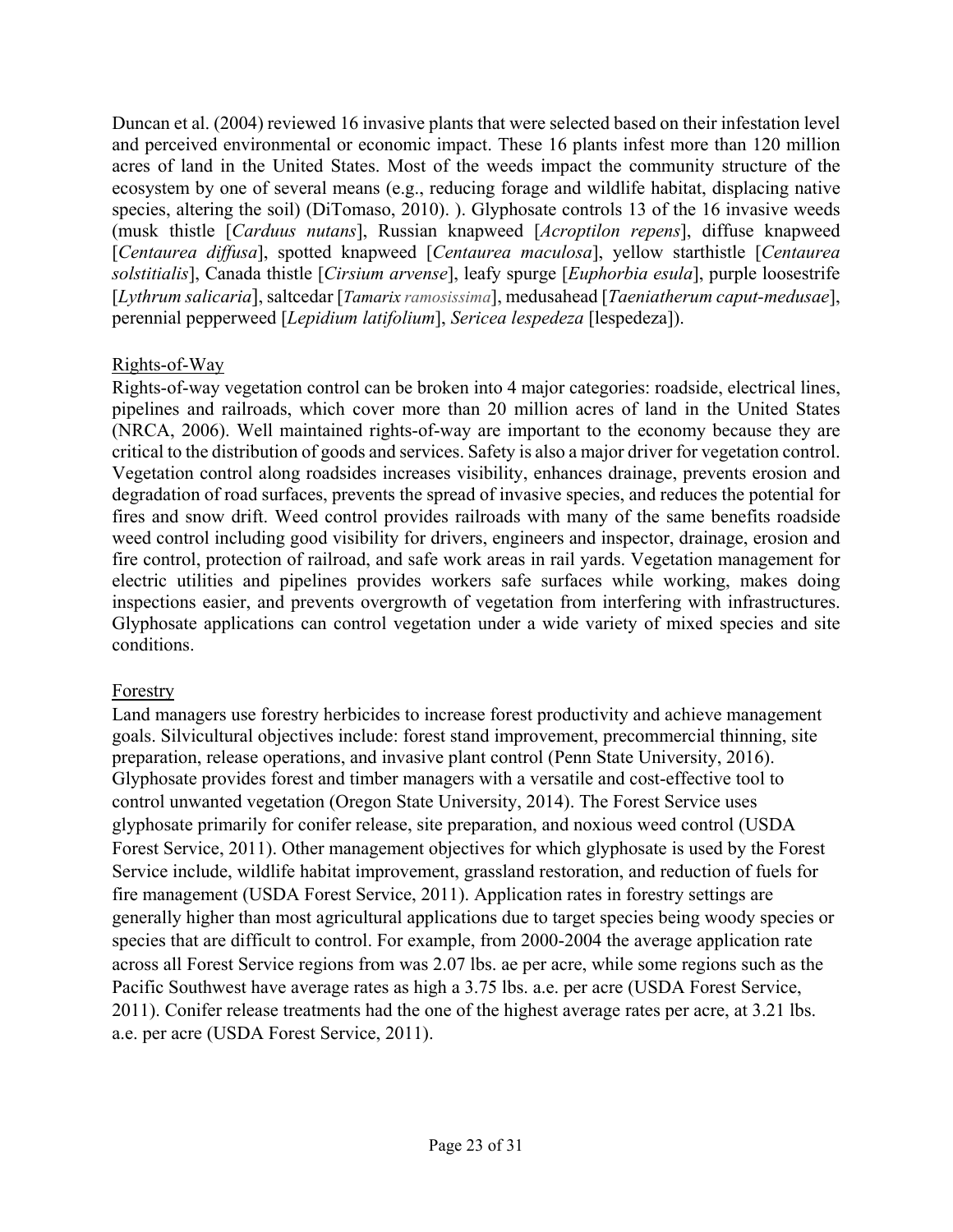#### Aquatic Systems

In aquatic systems, invasive weeds can alter the plant and animal species richness and abundance have cascading ecological effects by depleting oxygen levels in water and altering food webs (Hussner et al. 2017). Additionally, aquatic weeds can hinder commerce and navigation, degrade water for recreational activities (e.g., water sports, fishing), decrease property values, clog hydropower dams (and thereby reducing generation of power) and surface water intakes, and reduce water flow in irrigation and drainage systems (e.g., Hussner et al. 2017).

Glyphosate is an important herbicide for aquatic weed managers because it controls a broad spectrum of annual and perennial broadleaf weeds and grasses, trees, and certain floating plants. The Florida Fish and Wildlife Conservation Commission reported use of glyphosate for emergent species such as *Typha* species (bulrush and cattail), floating species such as *Nymphoides cristata*  (Crested floating heart), and for woody species such as *Salix spp.* (willow), among other nussiance aquatic species (FWC, 2017). Unlike triclopyr and imazapyr (other systemic aquatic herbicides that control emergent vegetation), glyphosate does not have irrigation water use restrictions. Some of the most invasive floating and emerged weeds controlled by glyphosate are waterfern (*Azolla filiculoides*), water hyacinth (*Eichhornia crassipes*), floating pennywart (*Hydrocotyle ranunculoides*), giant salvinia (*Salvinia molesta*), and water primrose (*Ludwigia spp.*) (Hussner et al. 2017, and references within).

#### Residential Uses

There are numerous products containing glyphosate that are available for residential uses. Glyphosate is the market leader for the consumer herbicide market (Kline 2012a). Additionally, this market segment was the largest non-agricultural use in terms of pounds (Table 2).

Glyphosate accounted for roughly 40% of consumer herbicides pounds sold in 2011 (5.1 million as shown in Table 2), followed by 2,4 D with about 20% (2.3 million pounds), and MCPA with 10% (1.3 million pounds) (Kline, 2012a). Glyphosate is the most widely used active ingredient in nonselective herbicides and accounts for almost 70% of total active ingredient pounds sold (Kline, 2012a). According to the consumer market for pesticides report, "Consumer interest in glyphosate-based nonselective vegetation control herbicides continues to be strong due to their effectiveness, their reputation for safety, the increasing popularity of spot-treatment of weeds, and stronger promotion for edging, maintenance of paved areas, and other applications." (Kline, 2012a) Additionally, glyphosate is usually listed as an herbicide control option for homeowners in university extension recommendations and other sources in the open literature geared towards educating homeowners about pesticides (Langeland 2003, McCullough et al, 2015, and UMD, undated). Typically, glyphosate is described in their documents or websites as an herbicide that is "non-selective and giv[es] broad-spectrum control of many annual weeds, perennial weeds, woody brush and trees" (McCullough et al, 2015).

## Turf

 Turf refers to grass grown for production (seed or sod), golf courses, athletic fields, etc. The turf category in Table 2 also includes use by professional groundskeepers in residential areas. The turf category was also the second largest non-agricultural use in terms of pounds (Table 2). Weed control may impact yield and/or seed/turf quality, or it may be primarily driven by aesthetics. Most perennial grass weeds cannot be controlled with selective herbicides without damage to the turf.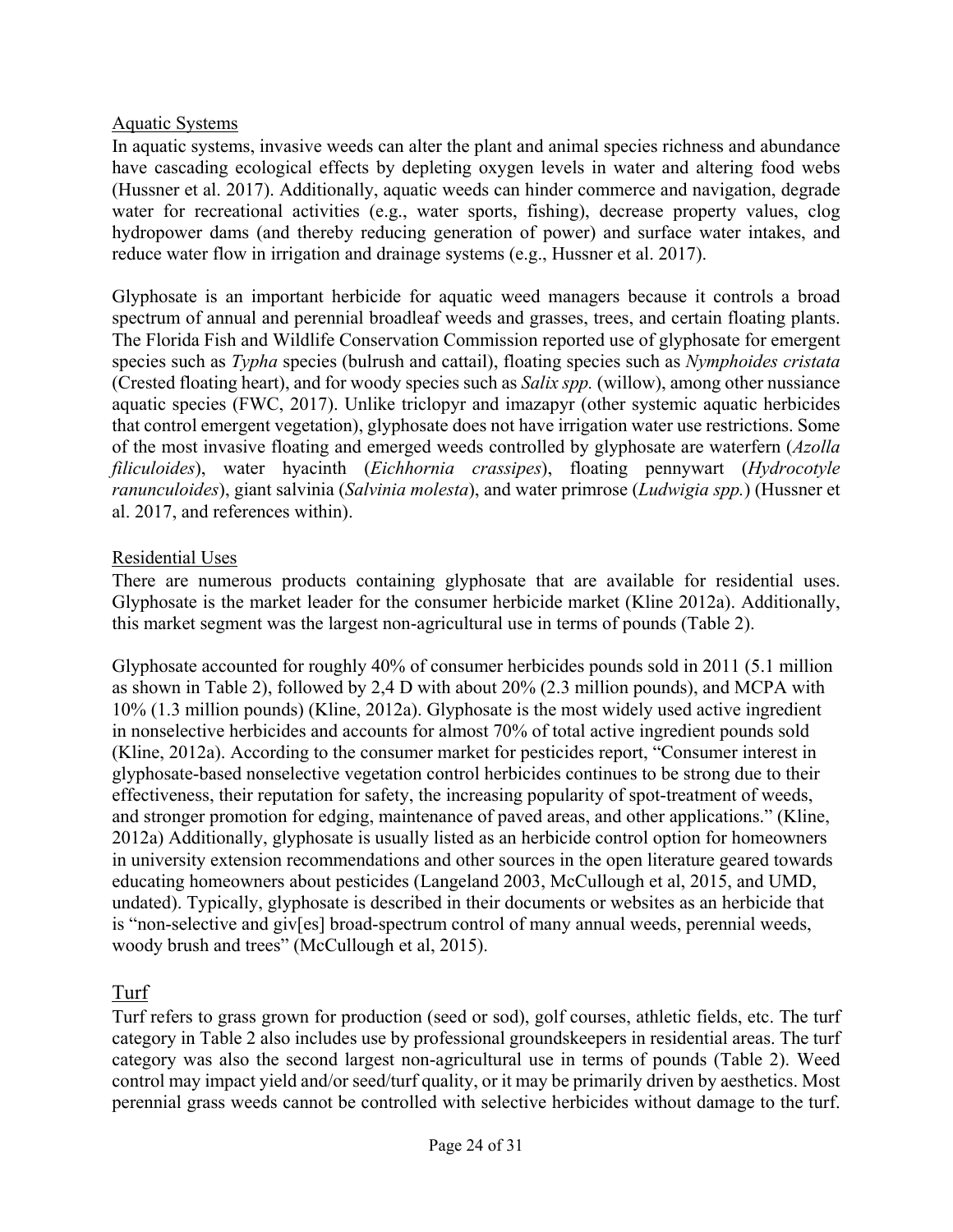Glyphosate may be used prior to planting turf for site preparation or for spot treatment control of perennial grasses and sedges in existing lawns (UC-IPM, 2016). Spot treatment with a nonselective herbicide such as glyphosate is an effective way to control perennial grasses without leaving harmful soil residuals which slow down the growth of replacement plants or turfgrass. Glyphosate may also be used to control broadleaf weeds and grasses when applied to dormant desirable turf (Penn State, 2018).

# **ADDITIONAL BENEFITS OF GLYPHOSATE: GENERAL CONTROL OF INVASIVE SPECIES**

Invasive plant species are detrimental to the economy and environment of the United States. Impacts from invasive species include:

- Direct competition with native plant species can result in the decline of threatened and endangered species;
- Reductions in plant diversity;
- Degradation of wildlife habitat;
- Reductions in agricultural land quality;
- Degradation of water quality;
- And decreased opportunities for recreation (USDA-Forest Service, undated; Invasive Species Advisory Committee, 2006).

 of wildland were sprayed with an assortment of sixty-five herbicides. The leading sites for clopyralid. Glyphosate's popularity in invasive species management may be attributed to its broad spectrum, low mobility and half-life in soil, and low toxicity for wildlife when compared to Wagner et al. (2016) compiled information from numerous federal sources to determine herbicide usage for invasive species control and found that, from 2007-2011, approximately 2.5 million acres application included grasslands, road maintenance, and forest sites. Nationally, glyphosate was leading active ingredient in terms of amount applied and area treated (Wagner et al., 2016). The next most-used active ingredients, in terms of total area treated, were triclopyr, imazapyr, and alternatives (Duke and Powles, 2008). Further, glyphosate may be more affordable than other active ingredients. Controlling woody species may require high application rates of glyphosate and rely on application methods such as stem injection, wiping, and stump treatments.

## **GLYPHOSATE RESISTANCE**

Over the last 20 years, herbicide resistance has increased at a rate of 13 new unique cases annually at a global level (Heap, 2018). Currently, there is a total of 79 unique cases of weed species that are resistant to one or more different herbicide modes of action (MOA) in the United States. There are 35 weed species that are resistant to more than one MOA and there are 17 weeds that have at least one case of multiple resistance (i.e., the population of weeds is resistant to multiple herbicides across different MOA). Even though industry is working on developing new herbicides, there are no herbicides with a new MOA that will be available in the near future (Sparks and Lorsbach 2016). Herbicide resistant weeds have become a significant financial, production, and pest management issue for many herbicide users in the United States.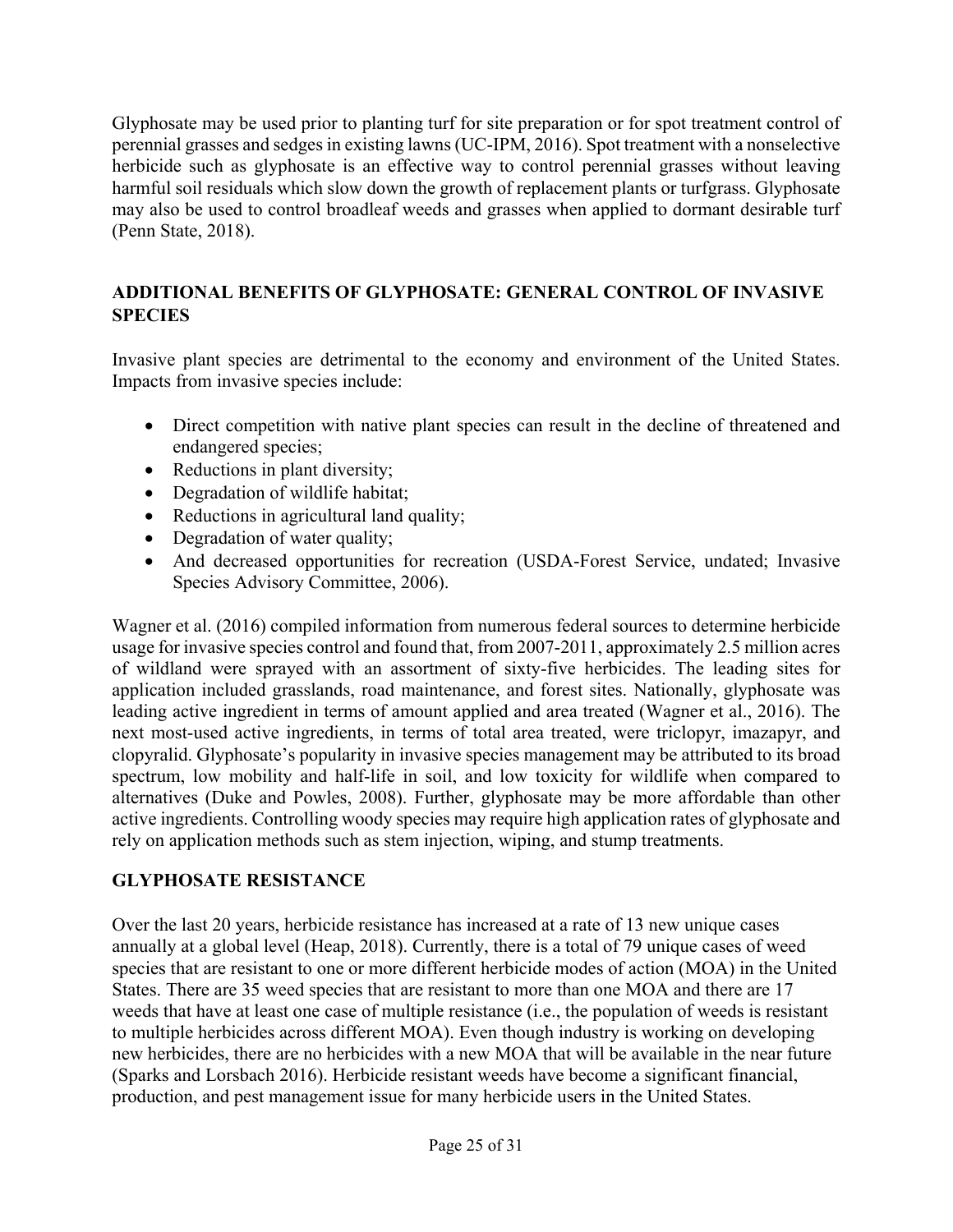There are 17 weed species in the United Stated that have developed resistance to glyphosate (Heap, 2018). The first glyphosate-resistant species in the United States (ryegrass) appeared in California in 1998 (Heap, 2018). Glyphosate-resistant weed populations appeared quickly after the deregulation and adoption of GR crops, and they were also found in perennial cropping systems such as orchards (Duke and Powles, 2008). Herbicide-resistance technology allows multiple applications of the same active ingredient for longer periods of time (e.g., corn soybean glyphosate-resistant crop rotation), which substantially increases selection pressure. Glyphosate resistance first appeared in Roundup Ready (RR) soybeans in 2001. In 2005, glyphosate resistant Palmer amaranth appeared in numerous southern states (Heap, 2018). Of these glyphosate resistant weeds, many are difficult-to-control or common in agricultural systems and non-crop systems (Van Wychen, 2016; 2017).

Glyphosate resistance can decrease the benefits of glyphosate to users if resistance is so prevalent that: 1) a grower must resort to mechanical removal of glyphosate-resistant biotypes (i.e. tilling or chopping) 2) a grower must tank mix other active ingredients with glyphosate in order to control glyphosate-resistant biotypes, 3) a grower must change active ingredients in order to control glyphosate resistant biotypes, or 4) a grower must grow another less profitable crop.

## **IMPACTS OF POSSIBLE PROPOSED SPRAY DRIFT MITIGATION**

While there are no human health risks of concern associated with glyphosate use, there are environmental risks of concern. There are risks to birds, non-target plants, and mammals associated with the use of glyphosate. The Agency is considering implementing mitigation to reduce these risks.

#### Temperature Inversions

The Agency is considering adding label language preventing applications during temperature inversions. This requirement could reduce the amount of time users have to apply glyphosate. Users may switch to other products that do not have this restriction if they encounter temperature inversions.

#### Release Height

 applications. The Agency is considering a maximum release height of 10 feet for aerial applications, with exceptions for reasons of pilot safety, and a release height of 4 feet or less for ground boom

EPA does not anticipate that these releases heights will impact the use of glyphosate because applications at these heights are standard practice.

#### Droplet Size

The Agency is considering requiring a fine or coarser droplet size for all ground and aerial broadcast applications.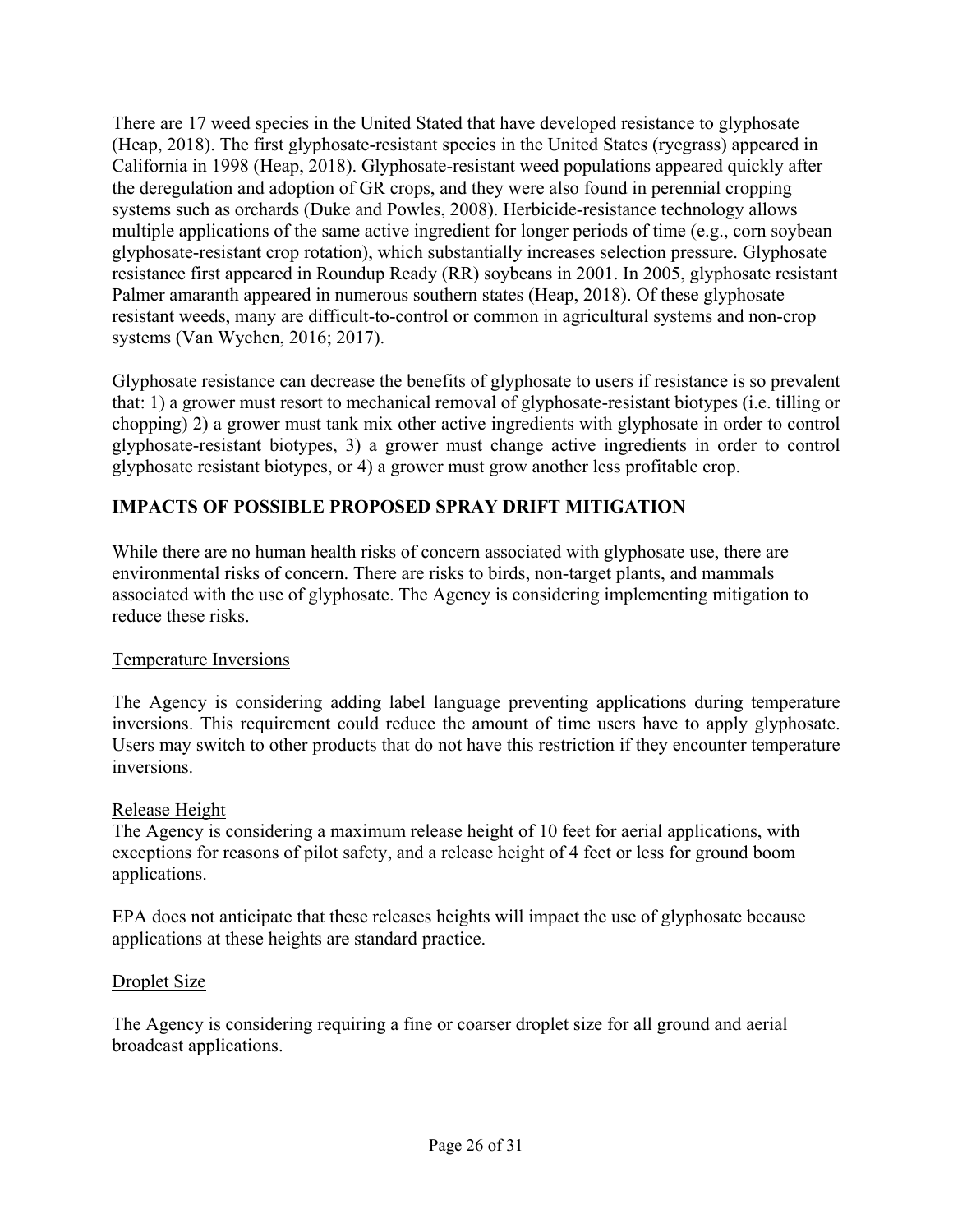increasing the application rates (if allowed by the label), increasing the number of applications, increasing the application rates of tank mix partners, making additional applications, or switch to EPA does not anticipate that applying fine or coarser droplets will affect the efficacy of glyphosate when glyphosate is used alone since it is systemic. Extension specialists estimate that more than 80% of applicators apply herbicides in tank mixes (Sprague 2018, Steckel 2018) because it allows growers to control herbicide resistant weeds, broadens the spectrum of weeds controlled, delays the development of resistant weeds, saves time and resources with one trip across the field (Sprague, 2018) and reduce rates (Culpepper and York 2018). Glyphosate is a compound that is frequently tank mixed with other herbicides. Because the proposed language provides flexibility with droplet size for tank mixed partners, BEAD does not expect there would be concerns for tank mixes with other herbicides. However, since glyphosate is commonly applied as a burndown treatment, insecticides may be included in the tank mix. Insecticides are generally considered to provide better efficacy with smaller droplets such as fine droplets. BEAD does not know if requiring fine droplets will impact the efficacy of insecticides tank mixed with glyphosate because some insecticides could be more effective at droplet sizes smaller than fine (such as very fine or extremely fine). If reduced efficacy occurred, BEAD would expect growers to respond by a different active ingredient.

#### Wind Speed

The Agency is considering 15 mph maximum wind speed for ground and aerial applications. For aerial applications, the Agency is considering the following language:

 aircraft and 75% or less of the rotor blade diameter for helicopters. Otherwise, the boom Do not apply when wind speeds exceed 15 mph at the application site. If the wind speed is greater than 10 mph, the boom length must be 65% or less of the wingspan for fixed wing length must be 75% or less of the wingspan for fixed-wing aircraft and 90% or less of the rotor diameter for helicopters.

Most labels currently have restrictions of 10 mph for maximum wind speed. This language should provide more flexibility to applicators who are willing to change the boom length in conditions above 10 mph.

#### **CONCLUSIONS**

 Glyphosate is a broad-spectrum herbicide that is applied on an average to 298 million acres of crop land annually, making it the most commonly used herbicide on agricultural sites in the United States. It is also the most commonly used herbicide by pounds in the consumer or residential use market and for the control of invasive weeds. It controls most broadleaves, sedges, and grasses and is labeled for use on most agricultural and non-agricultural use sites. It is also relatively inexpensive in agricultural settings, ranging \$1 per acre to \$13 per acre across all agricultural use sites.

Glyphosate can be applied for post-harvest fall burndown, preplant burndown, at plant weed control, over-the-top weed control (in GR crops), directed spot treatments, between row weed control, and as a harvest aid. Approximately one-half of agricultural acres are treated with applications that are applied late postemergence (to the crop). Removal of weeds at late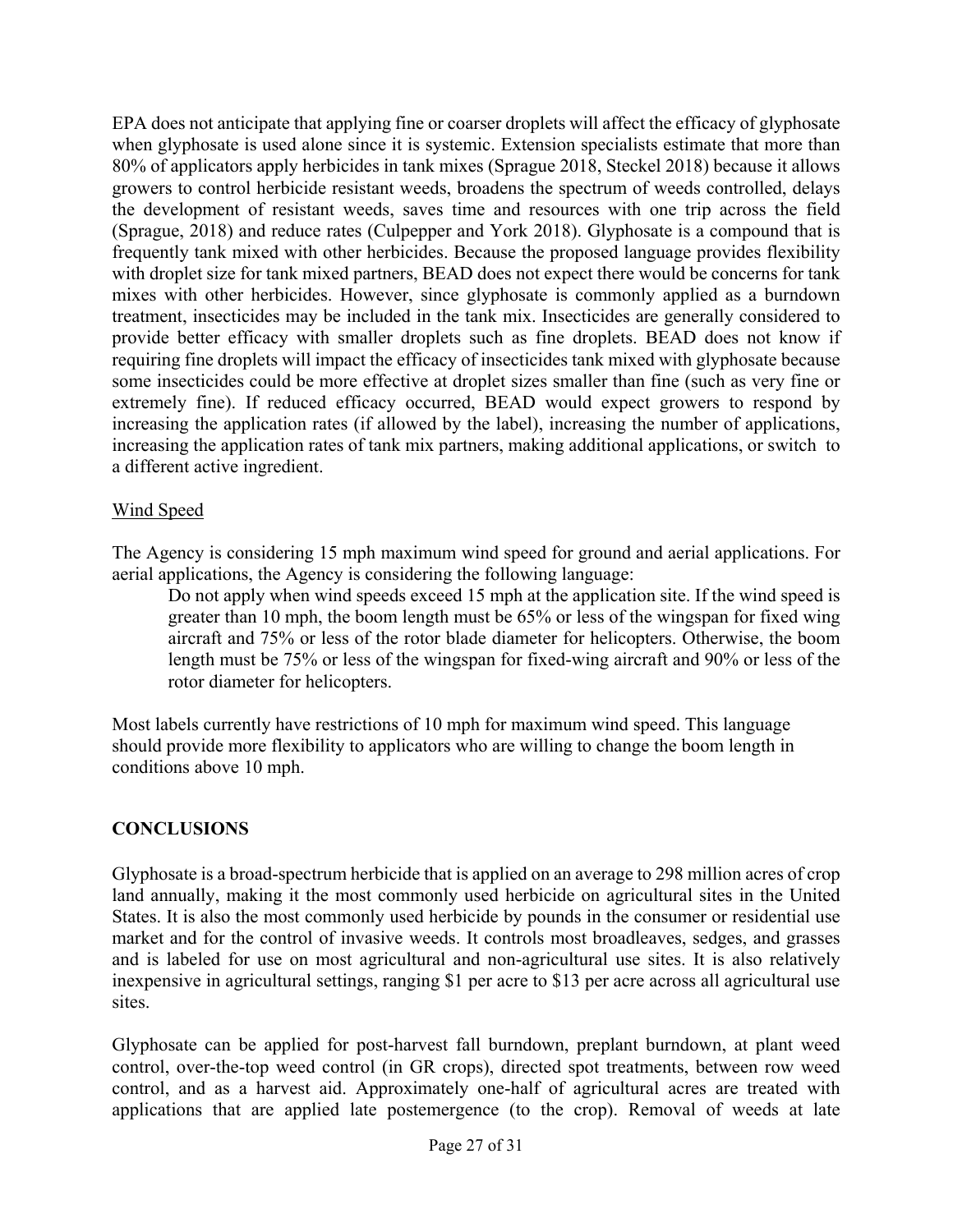postemergence is important to reduce competition nutrient, sunlight, and water, and to eradicate habitat for insect pests. Pre-plant applications of glyphosate are also important to growers who practice conservation tillage, so that they can continue this practice. Other benefits of glyphosate include few use restrictions and minimum residual phytotoxicity, so desirable vegetation can be planted soon after applications occur.

Glyphosate is used to control weeds in non-agricultural and industrial use sites. Glyphosate is important for noxious weed control in aquatic systems, pastures/rangelands and right-of-way applications. Glyphosate is the top active ingredient used to control invasive species in the United States.

There are currently 17 weed species that are resistant to glyphosate in the United States. Glyphosate resistance can reduce the benefit of glyphosate to users if resistance is so prevalent that they must change to alternative weed control options that could be more expensive or less effective. Despite widespread resistance, glyphosate remains a valuable tool for controlling both herbicide resistant and non-herbicide resistant weeds.

Potential spray drift management measures being considered include changes to boom length, wind speed, droplet size and release height for aerial applications. The Agency is also considering restricting applications during temperature inversions. Restrictions during temperature inversions may impact the usability of glyphosate products; however, most spray drift management measures are not expected to substantially reduce the benefit of glyphosate to users.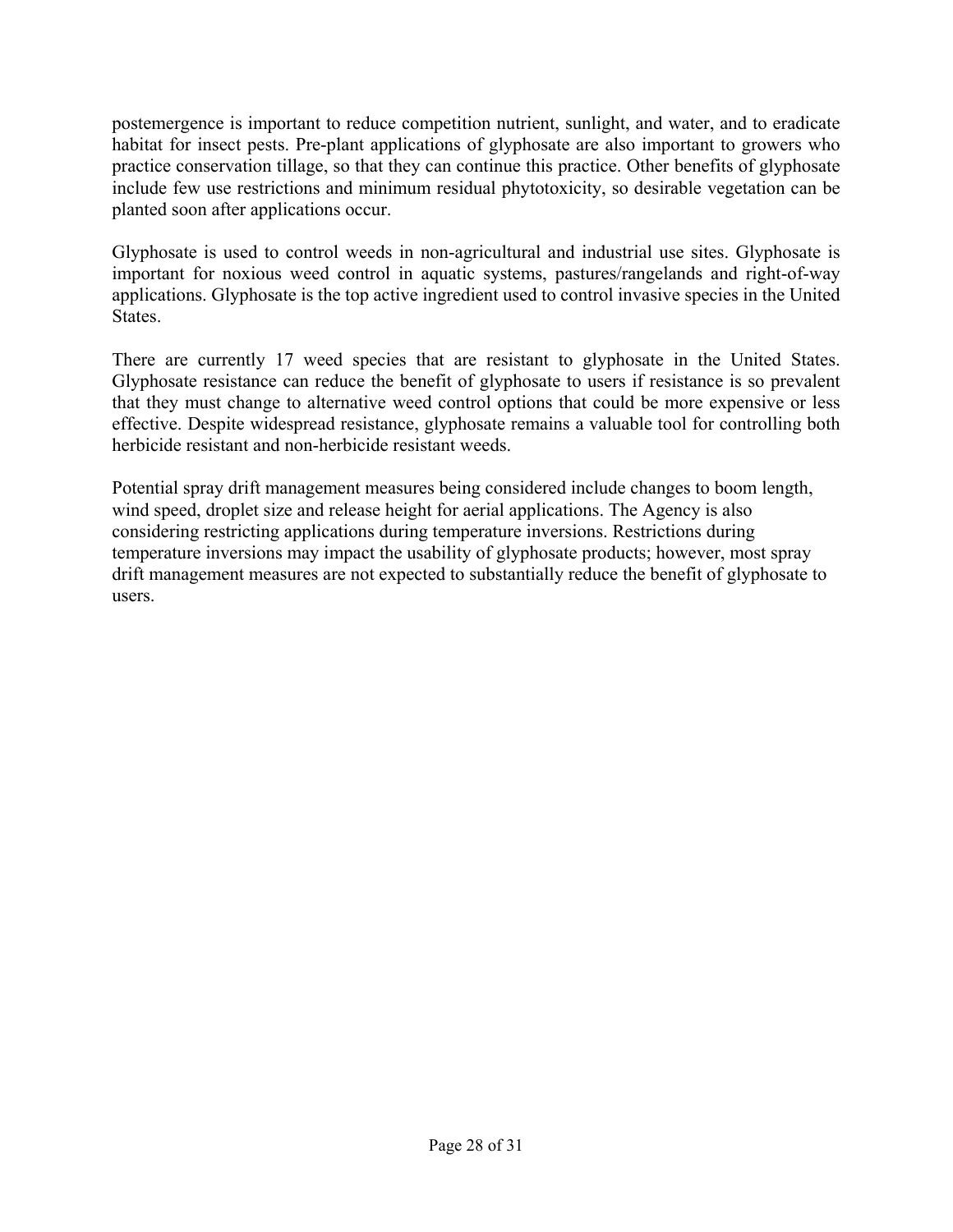#### **REFERENCES**

Benbrook, C. M. 2016. "Trends in glyphosate herbicide use in the United States and globally." Environmental Sciences Europe 28, no. 1 (2016): 3.

CDPR. California Department of Pesticide Regulation. 2015. Reducing Smog-Producing Emissions from Nonfumigant Pesticide Products. Available: [https://www.cdpr.ca.gov/docs/emon/vocs/vocproj/factsheet\\_voc\\_overview.pdf](https://www.cdpr.ca.gov/docs/emon/vocs/vocproj/factsheet_voc_overview.pdf)

Culpepper, S. and A. York. 2018. Tank-mixtures improve weed control and reduce herbicideresistance – South. Weed Science Society of America Annual Meeting, Arlington, VA January 29 – February 1, 2018.

DiTomaso, J. M., R. A. Masters, and V. F. Peterson. 2010. "Rangeland invasive plant management." *Rangelands* 32, no. 1 (2010): 43-47.

Duncan, C.A., J.T. Jachetta, M.L. Brown, V.F. Carrithers, J.K. Clark, J.M. DiTomaso, R.G. Lym, K.C. McDaniel M.J. Renz and P.M. Rice. 2004. Assessing the Economic, Environmental, and Societal Losses from Invasive Plants on Rangeland and Wildlands. Weed Technology 18:1411-1416.

Duke SO and Powles SB. 2008. Glyphosate: A once-in-a-century herbicide. Pest Manag Sci 64:319-325 (2008).

EPA (Environmental Protection Agency). 2017. PRN 2017-2: Guidance for Herbicide-Resistance Management, Labeling, Education, Training, and Stewardship. <https://www.epa.gov/pesticide-registration/prn-2017-2-guidance-herbicide-resistance>management-labeling-education, last accessed July 12, 2018.

Florida Fish and Wildlife Conservation Commission (FWC). 2017. Annual Report of Pollutant Discharges to the Surface Waters of the State from the Application of Pesticides.

Heap, I., 2014. Herbicide resistant weeds. In *Integrated pest management* (pp. 281-301). Springer, Dordrecht.

Heap, I. 2018. The International Survey of Herbicide Resistant Weeds. Online. Internet. [www.weedcience.org,](www.weedcience.org) last accessed April 7, 2018.

Hussner, A., I. Stiers, M.J, J.M. Verhofstad, E.S. Bakker, B.M.C. Grutters, J. Haury, J.L.C.H. van Valkenburg, G. Brundu, J. Newman, J.S. Clayton, L.W.J. Anderson, D. Hofstra. 2017. Management and control methods of invasive alien freshwater aquatic plants: A review. Aquatic Botany 136: 112–137.

Invasive Species Advisory Committee. 2006. Invasive Species Definition Clarification and Guidance. Available:

[https://www.doi.gov/sites/doi.gov/files/uploads/isac\\_definitions\\_white\\_paper\\_rev.pdf](https://www.doi.gov/sites/doi.gov/files/uploads/isac_definitions_white_paper_rev.pdf)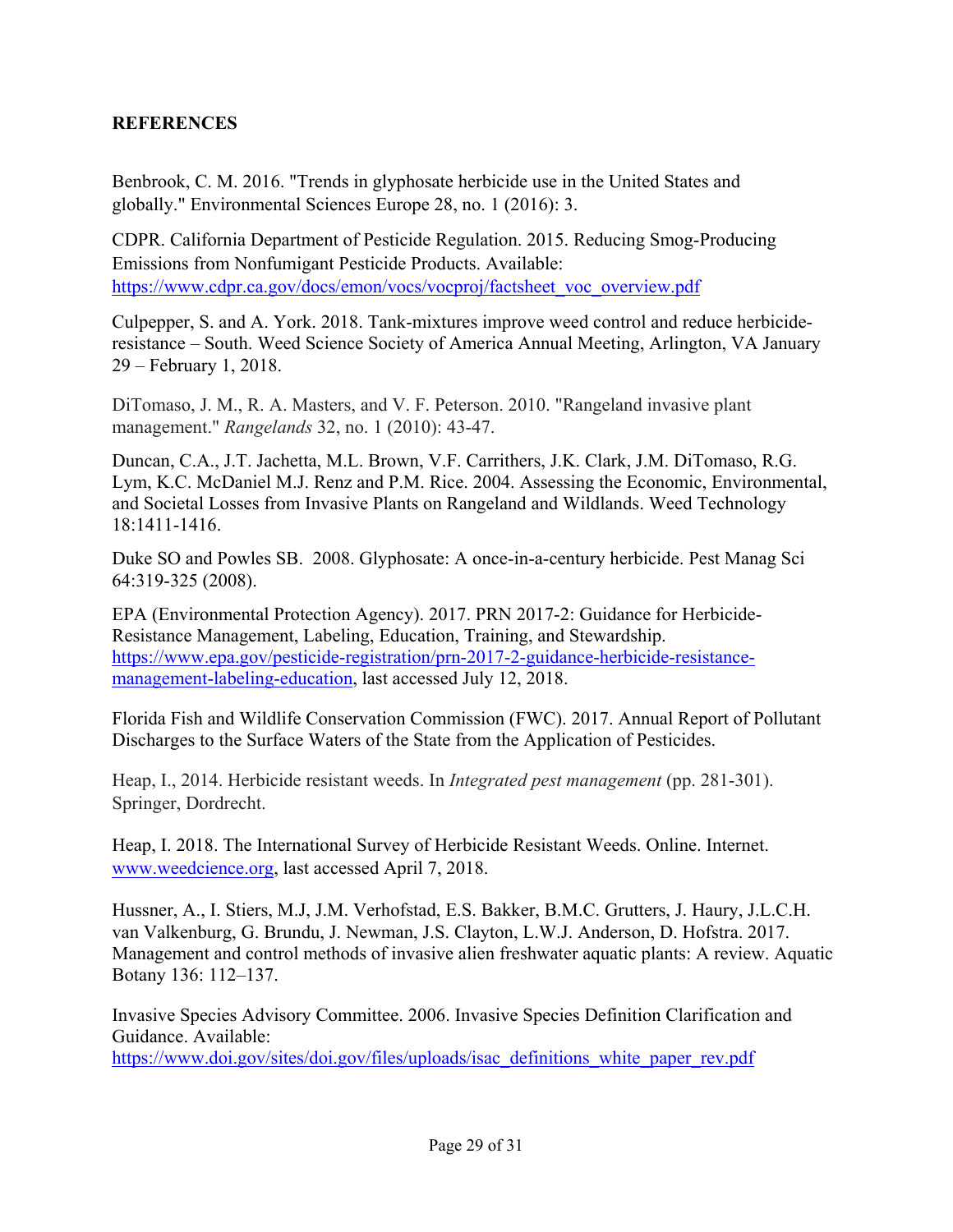Kline & Company (Kline a). 2012. Consumer Markets for Pesticides and Fertilizers 2012: U.S. Market Analysis and Opportunities

Kline & Company (Kline b). 2012. Industrial Vegetation Management and Professional turf and ornamental

Mitchem, W.E. 2016. Weed management considerations for peach orchards. North Carolina State University. Available: <https://peaches.ces.ncsu.edu/wpcontent/uploads/2017/02/weedmanagement.pdf?fwd=no>

 MRD. 2012-2016. Market research data collected and sold by a private market research firm. Data collected on pesticide use for about 60 crops by annual surveys of agricultural users in the continental United States. Survey methodology provides statistically valid results, typically at the state level. Accessed 7/2018.

North Dakota State University. 2014. Glyphosate as a Pre-Harvest Aid in Small-grains. Available:<https://www.ag.ndsu.edu/cpr/plant-science/glyphosate-as-a-pre-harvest-aid-in-small>grains-07-17-14

NRCA (National Railroad Contractors Association). 2006. Why Right-of-Way Vegetation Control is Crucial in Right-of-Way Railroad Vegetation Control Training Manual. <http://www.nrca-railroad.com/wp-content/uploads/2010/06/chapter01-Why-Veg-Control-is>crucial.pdf, last accessed April 13, 2018.

Owen, M.K. 2019. Iowa Corn and Soybean Production Guide. Available: <https://store.extension.iastate.edu/product/12150.pdf>

Oregon State University. 2014. Introduction to Conifer Release. Available: <https://catalog.extension.oregonstate.edu/sites/catalog/files/project/pdf/ec1388.pdf>

Penn State University, 2018. Weed Management in Turf. Chemical Weed Control. Available: <https://plantscience.psu.edu/research/centers/turf/extension/factsheets/weed>management/chemical-weed-control

Penn State University. 2016. Herbicides and Forest Vegetation Management. Available: [https://extension.psu.edu/downloadable/download/sample/sample\\_id/347](https://extension.psu.edu/downloadable/download/sample/sample_id/347) 

Sparks, T.C. and B.A. Lorsbach. 2016. Perspectives on the agrochemical industry and agrochemical discovery. Pest Manag. Sci. DOI 10.1002/ps.4457.

Sprague, C. 2018. Tank-mixtures improve weed control and reduce herbicide-resistance – Midwest. Weed Science Society of America Annual Meeting, Arlington, VA January 29 – February 1, 2018.

Steckel, L. 2018. Restrictions and regulations are overwhelming at the farm level – developing a more friendly approach. Weed Science Society of America Annual Meeting, Arlington, VA January 29 – February 1, 2018.